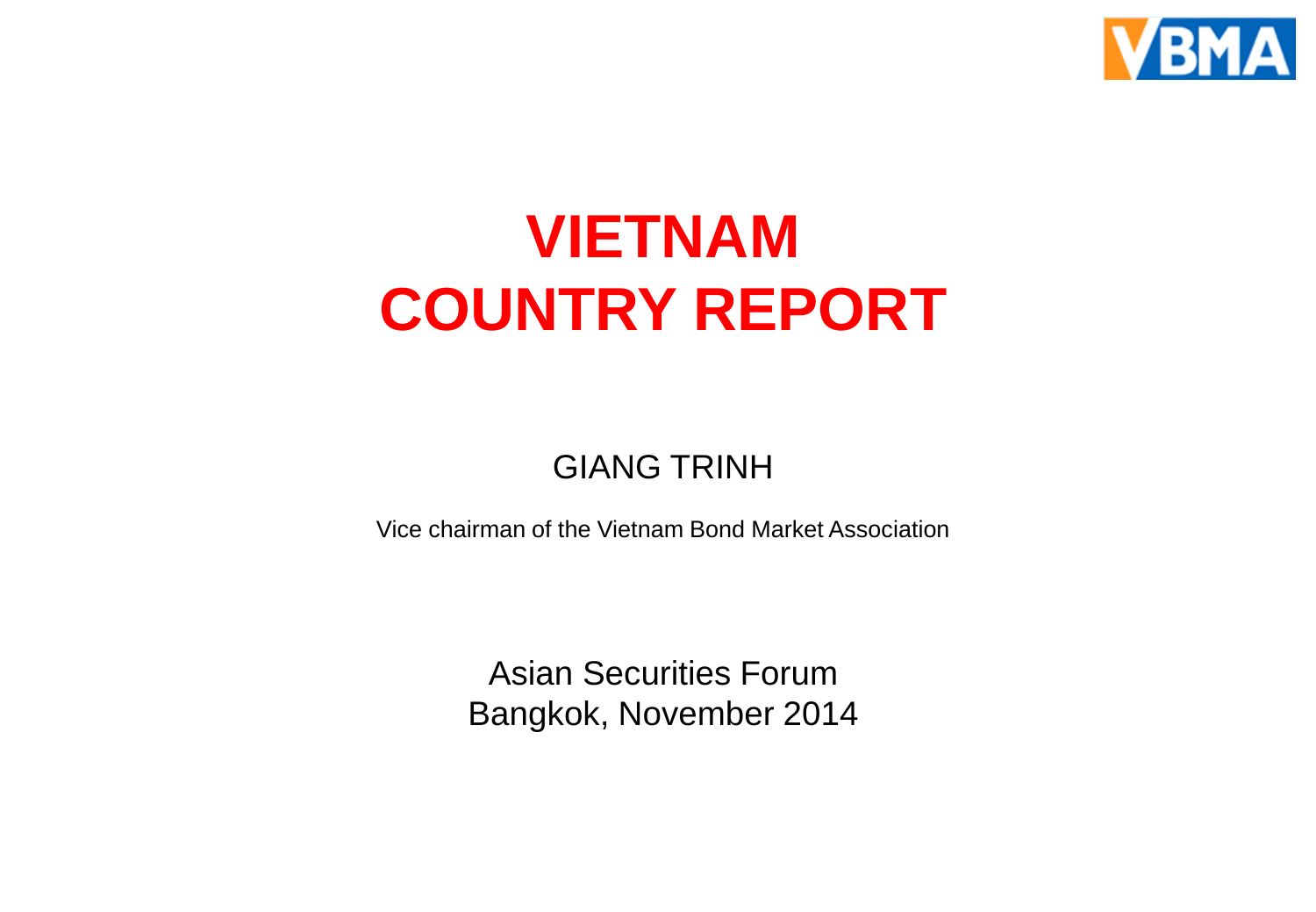

# **ECONOMY**

 $\overline{\phantom{0}}$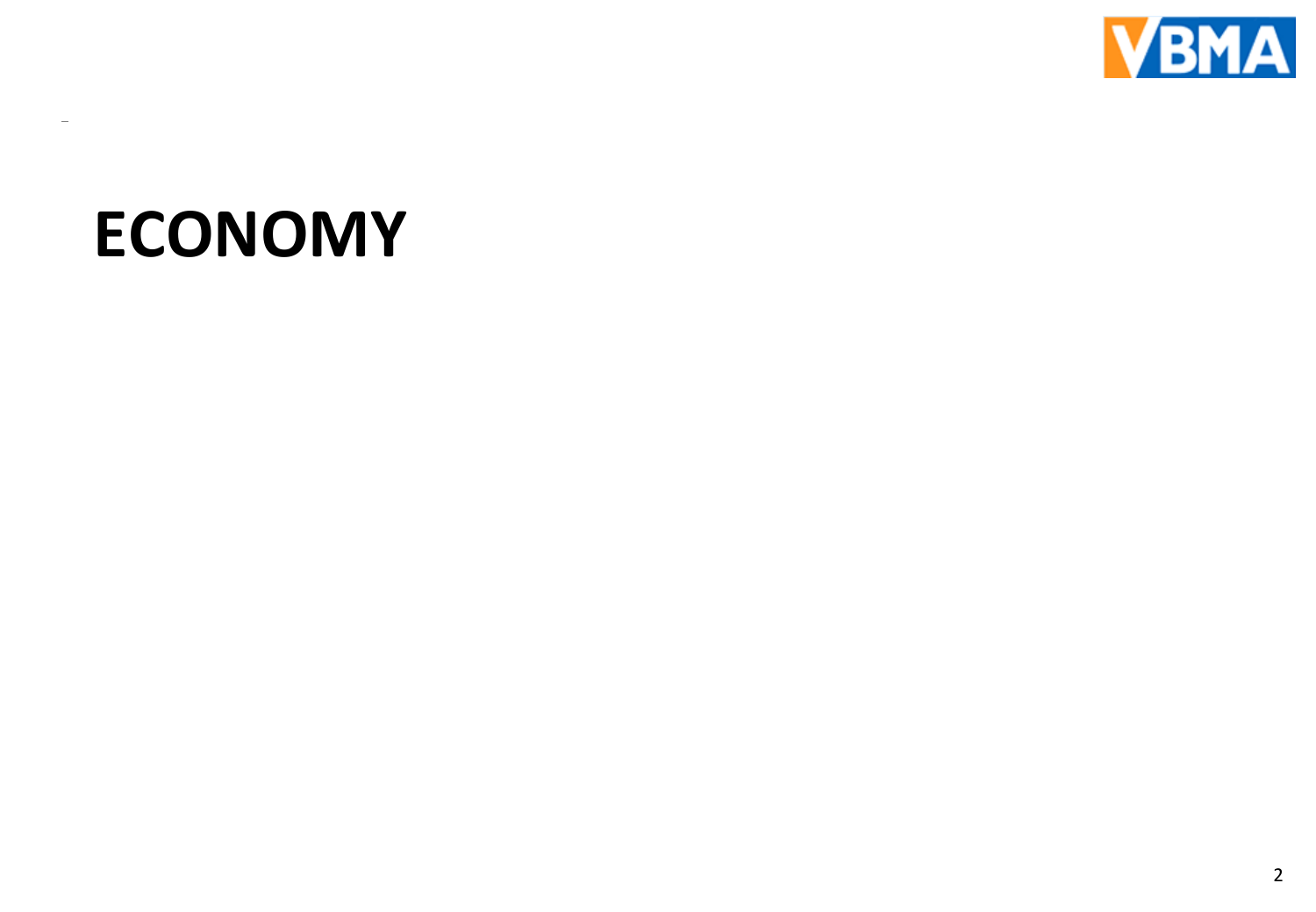

- Vietnam's economy has been fully revamped for stable growth
- GDP is well off its bottom and should reach +5.7% in 2014
- Country's macro outlook is now stable. It has recently been upgraded by Moody's and Fitch, with S&P likely to follow.
- Reform in SoE and Banking sectors are slow, buy in firm paces
- Privatization will accelerate in remainder of 2014 and 2015
- The country has moved on from its bubble-economy crisis
- The government is not about to repeat overheating mistakes again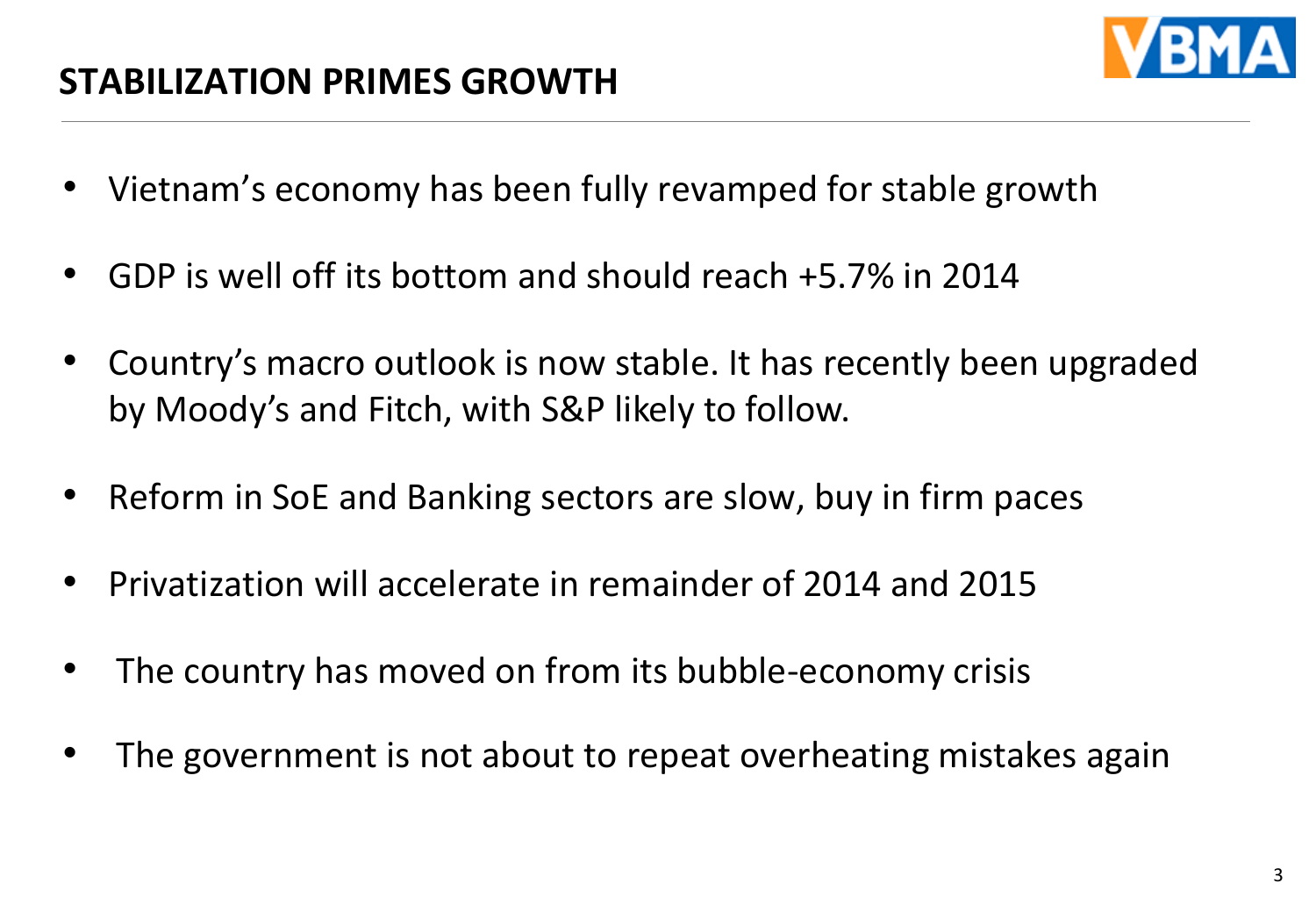

## **ECONOMY REBALANCED**







**HISTORICALLY HIGH REAL RATES DELEVERAGING NOW A STRUCTURAL TREND**

**TRADE BALANCE RATIONALIZED FX RESERVES SEE ONGOING RE-BUILD**



4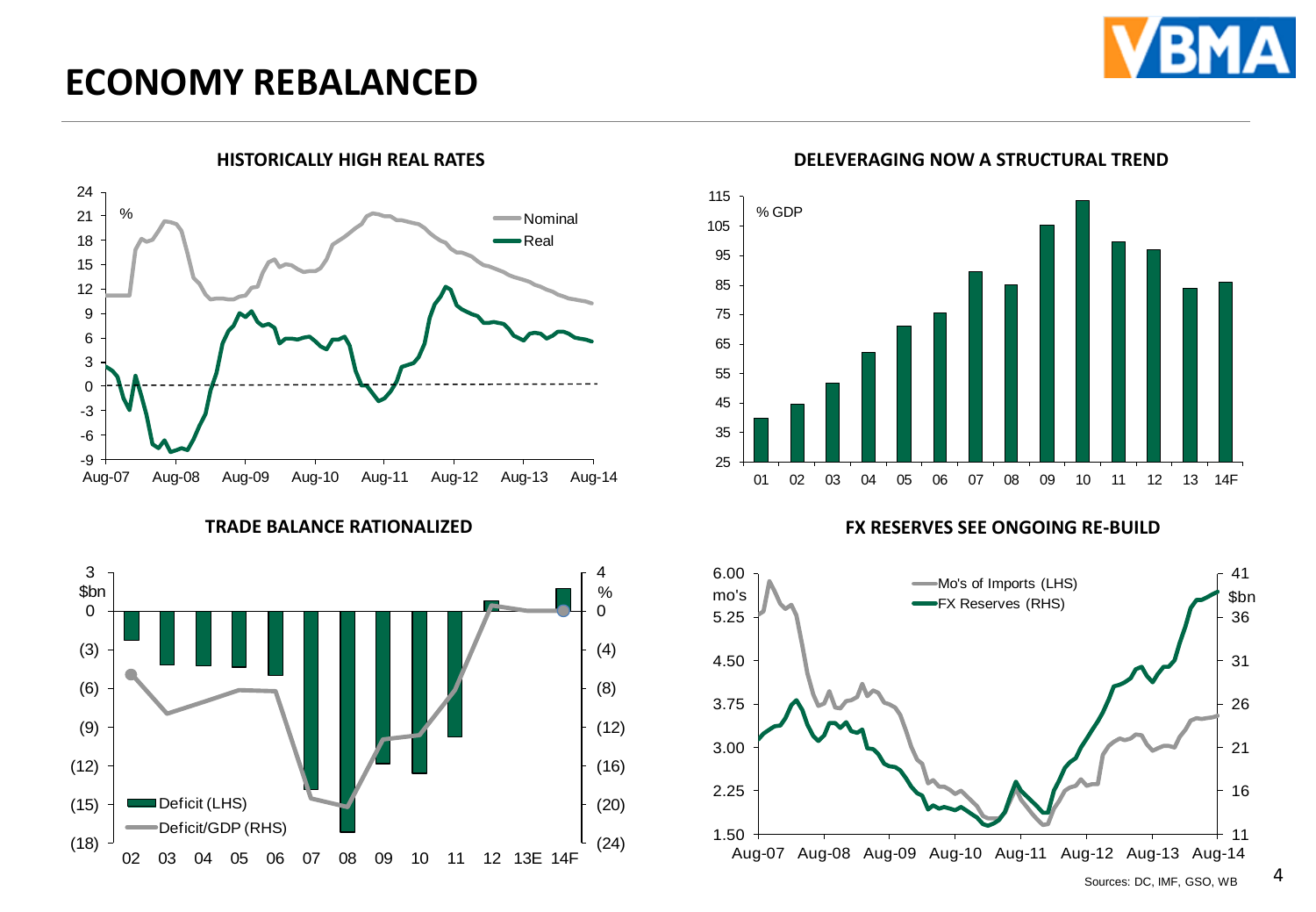# **INFLATION WHIPPED / CURRENCY ANCHORED**



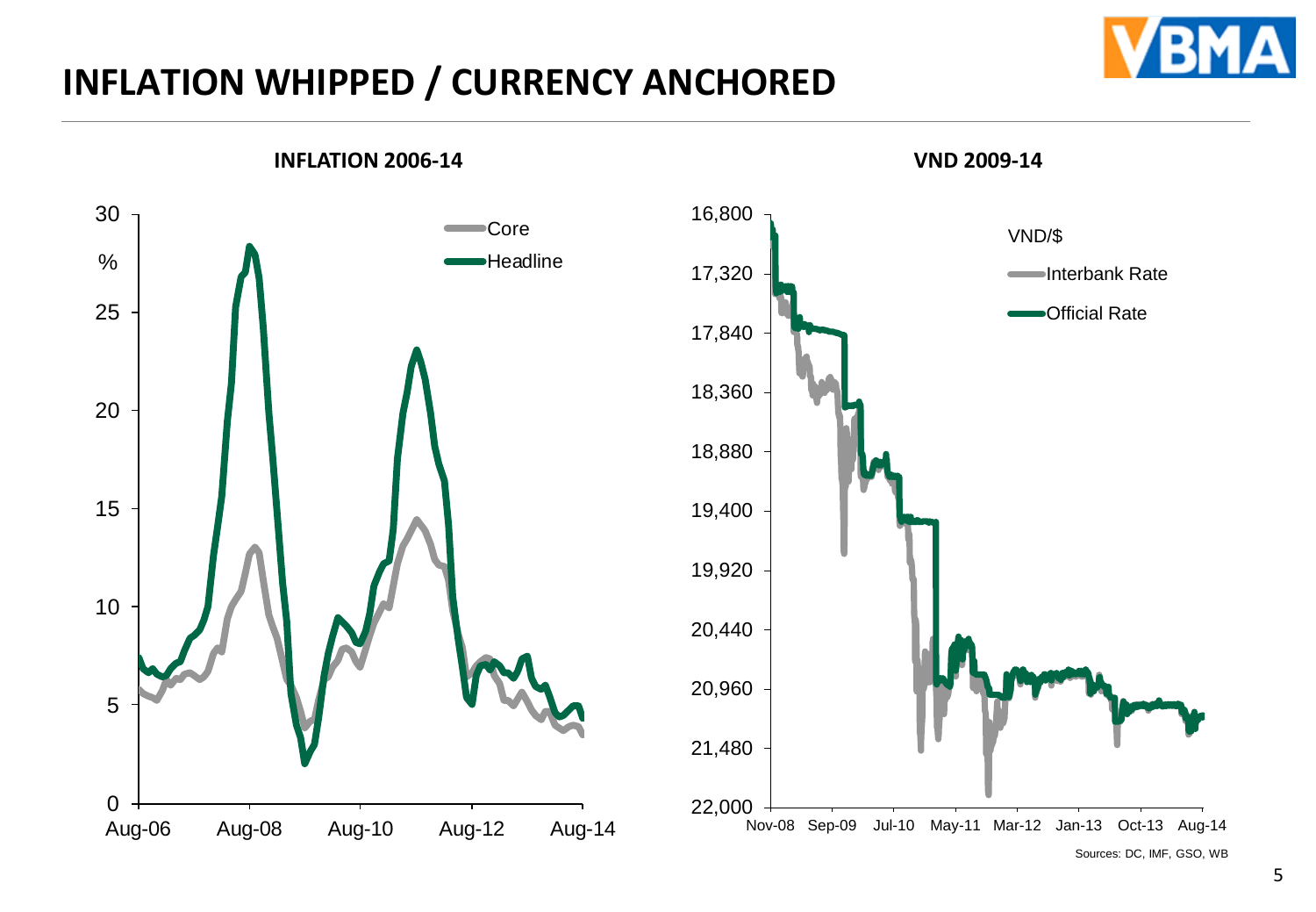

# **COMPARATIVE MACRO SHINES**







**FX RESERVE GROWTH, 2010-13 CURRENCY, 2013-14**





Sources: DC, Citibank, Bloomberg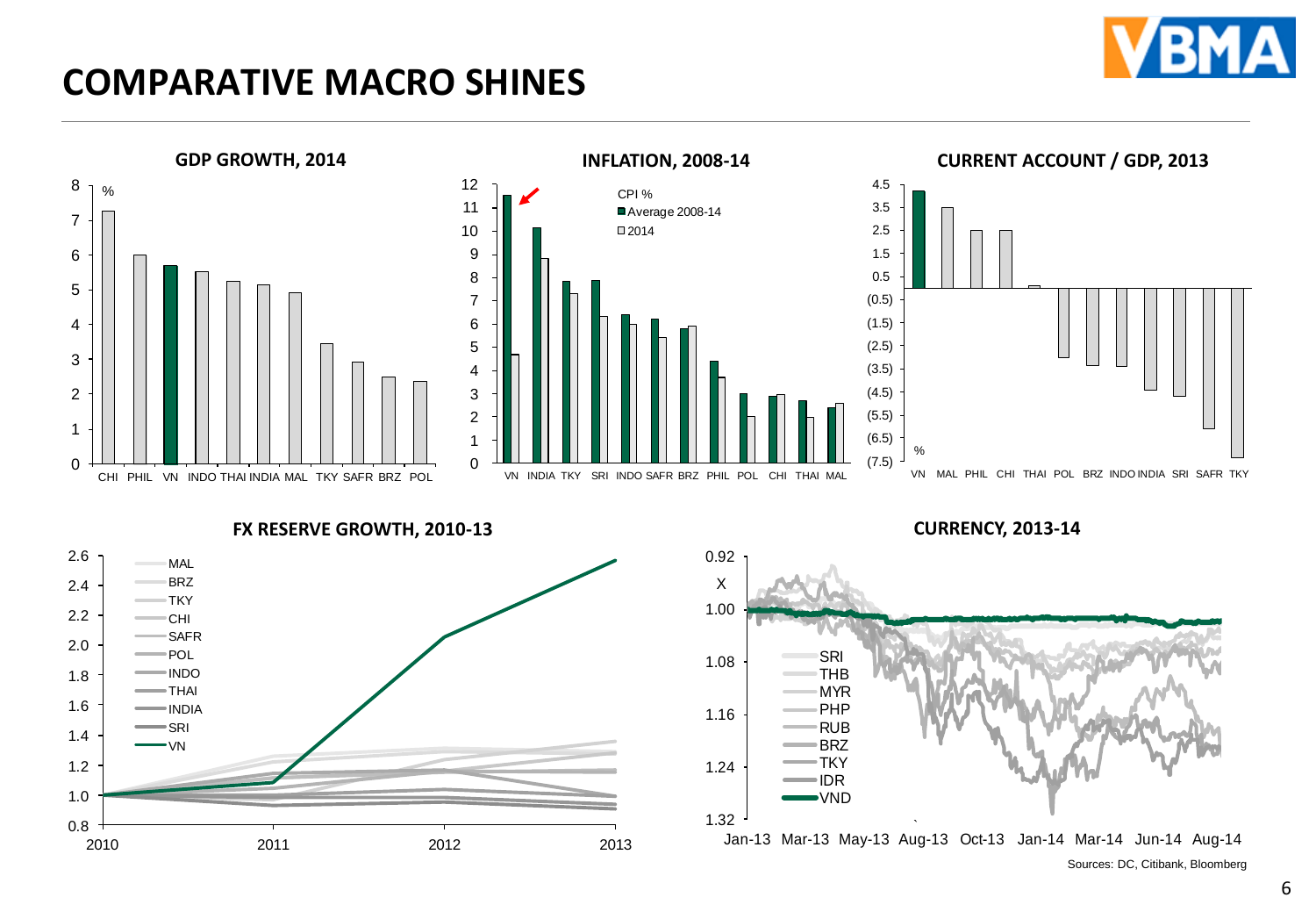

# **GROWTH SMACKED, BUT RECOVERING**







**INDUSTRIAL PRODUCTION PRODUCTION MANUFACTURING INDEX**

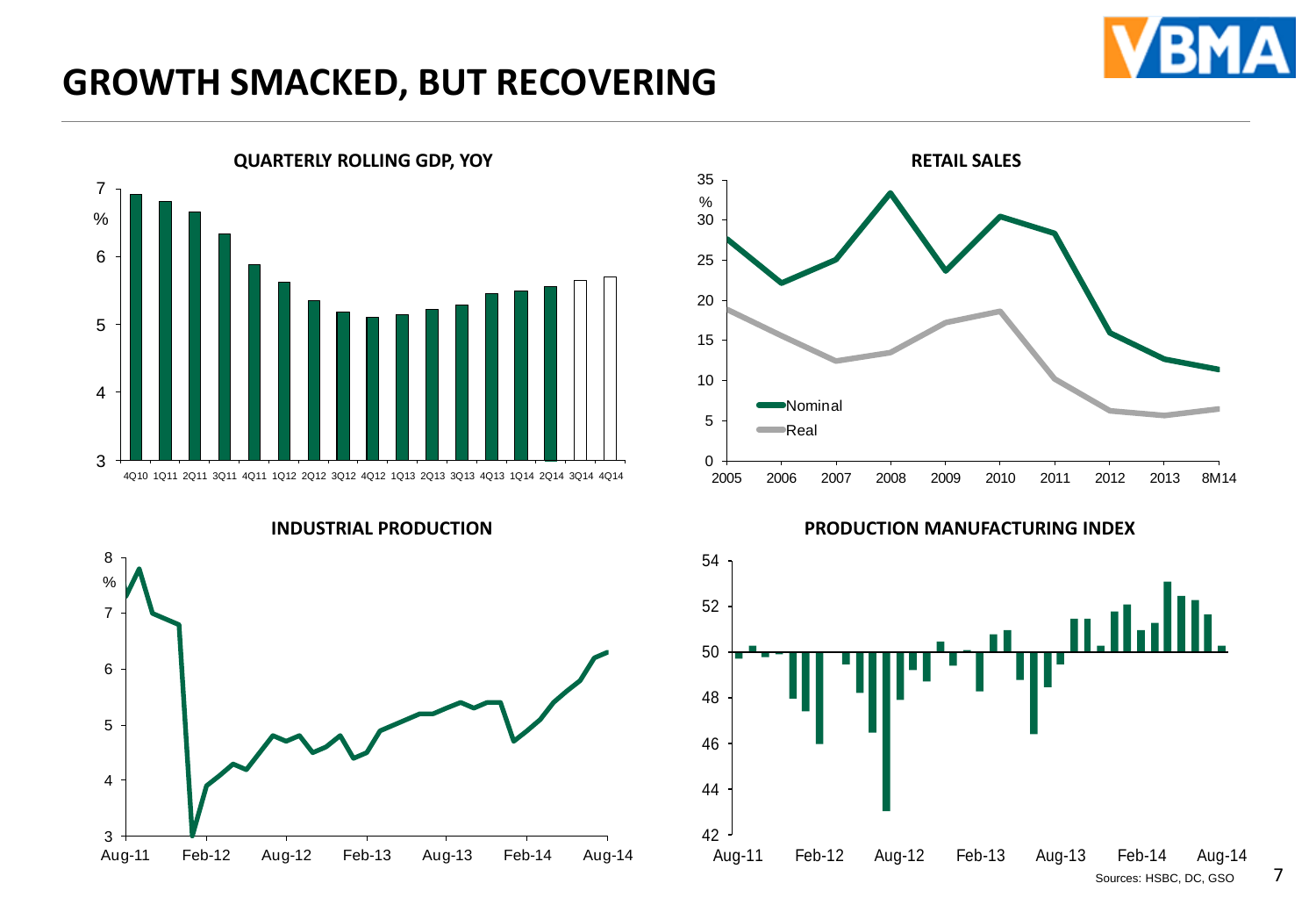

# **INVESTMENT CYCLE ON UPSWING**



#### **INVESTMENT / GDP IS BOTTOMING**





**GOVERNMENT BORROWING ON THE RISE**

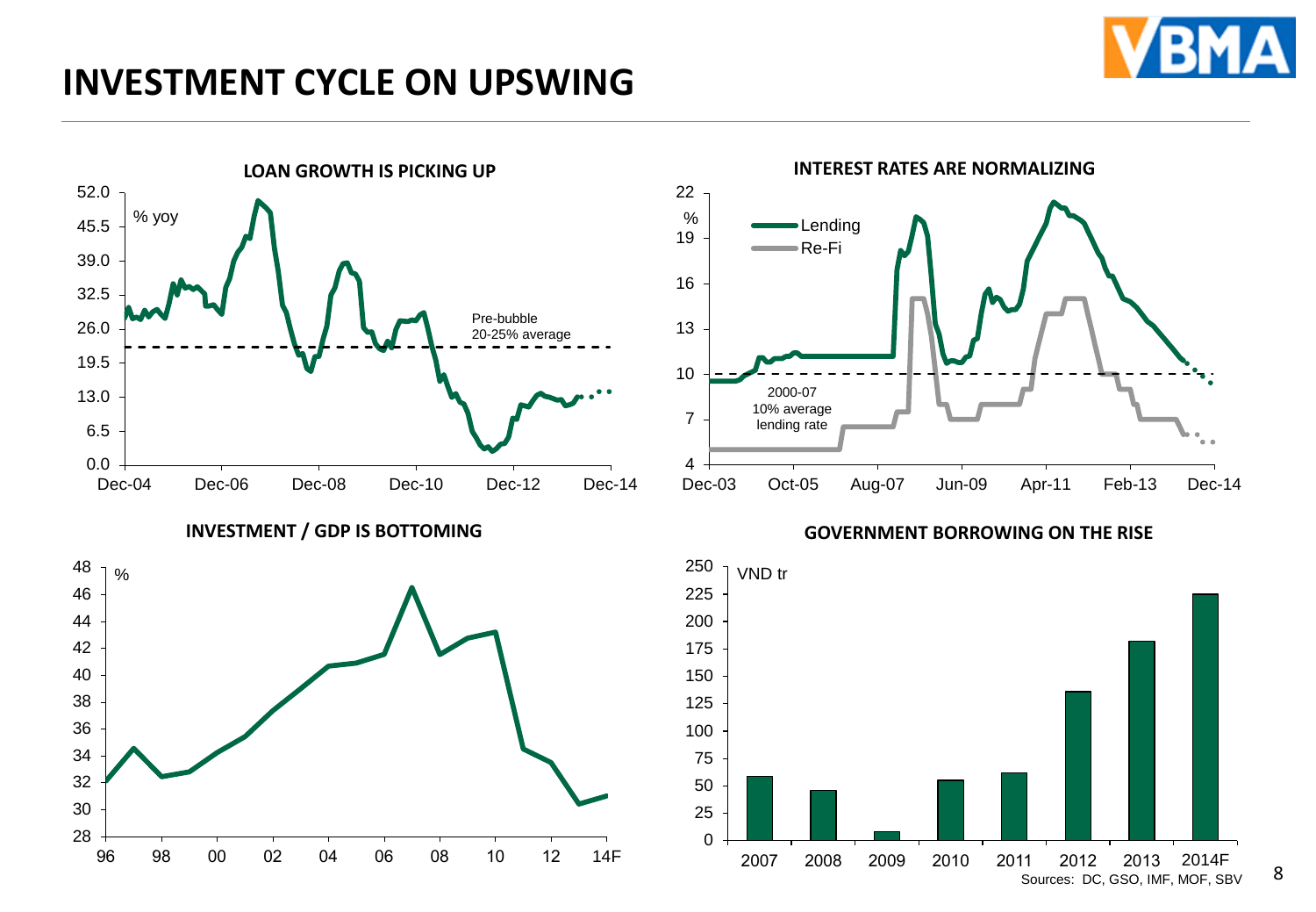

#### **RENEWED OVERHEATING IS HARDLY A CONCERN**

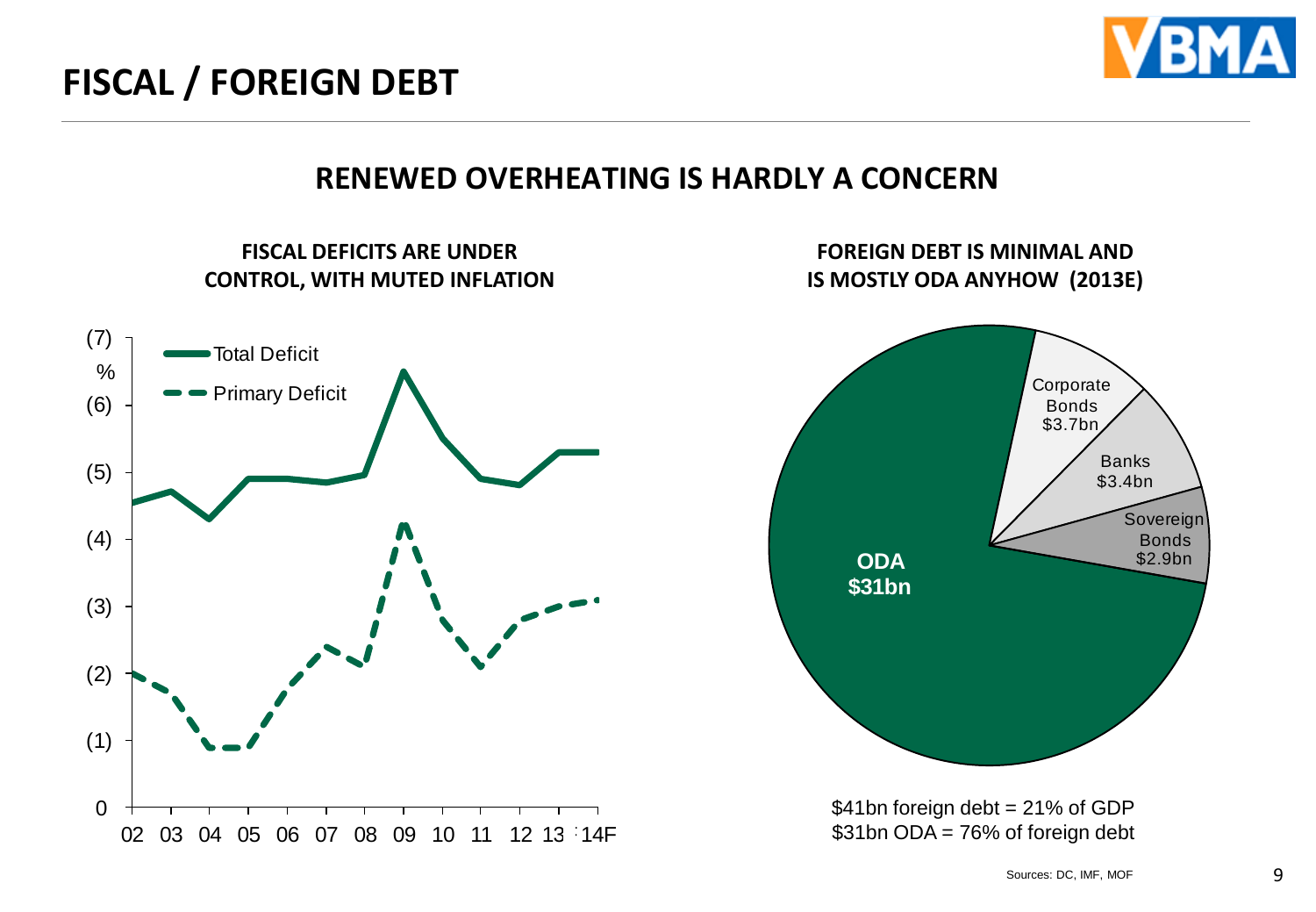



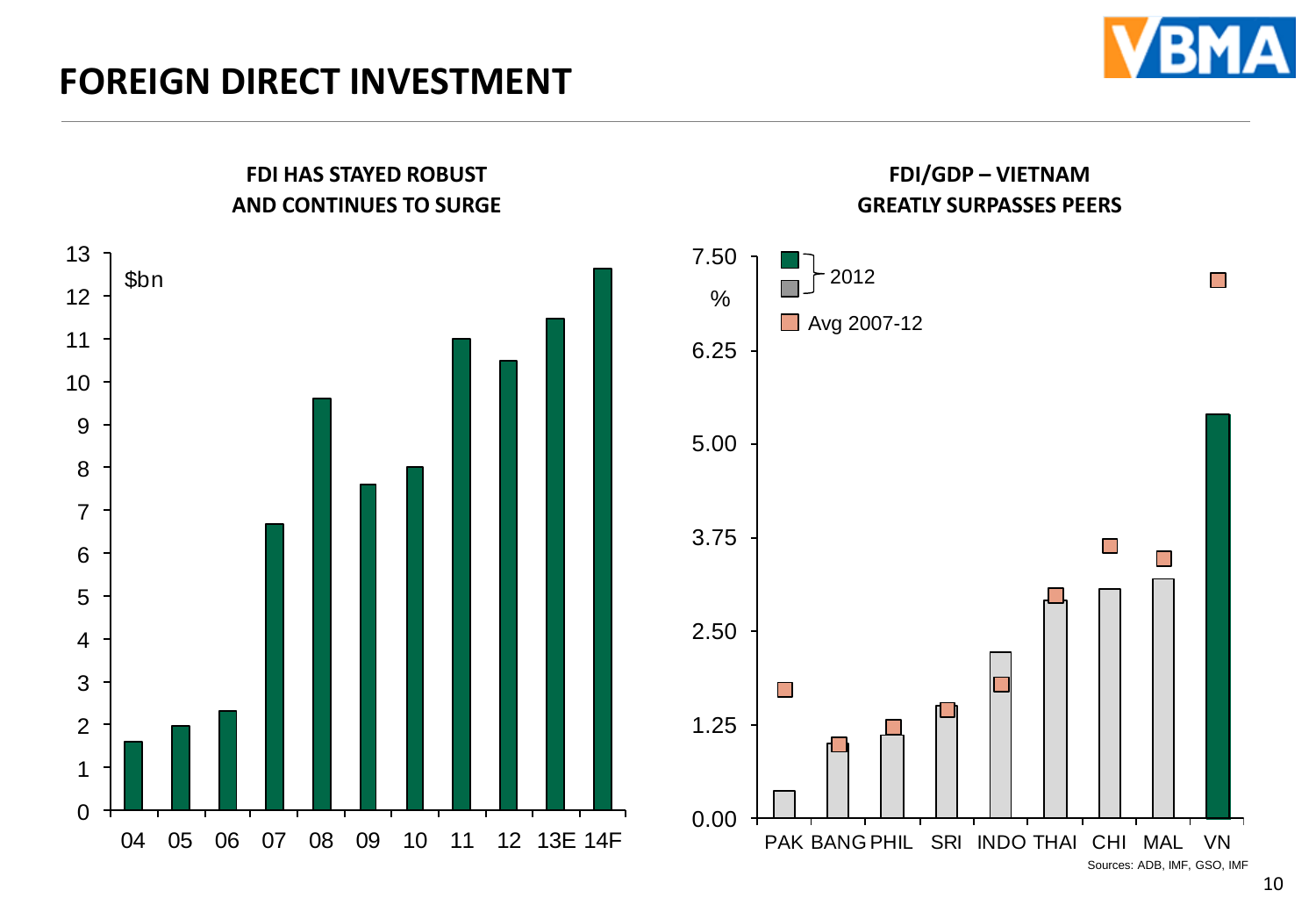**EXPORTS**





# **INTO HIGHER-VALUED-ADDED GOODS**

Sources: DC, GSO, BBG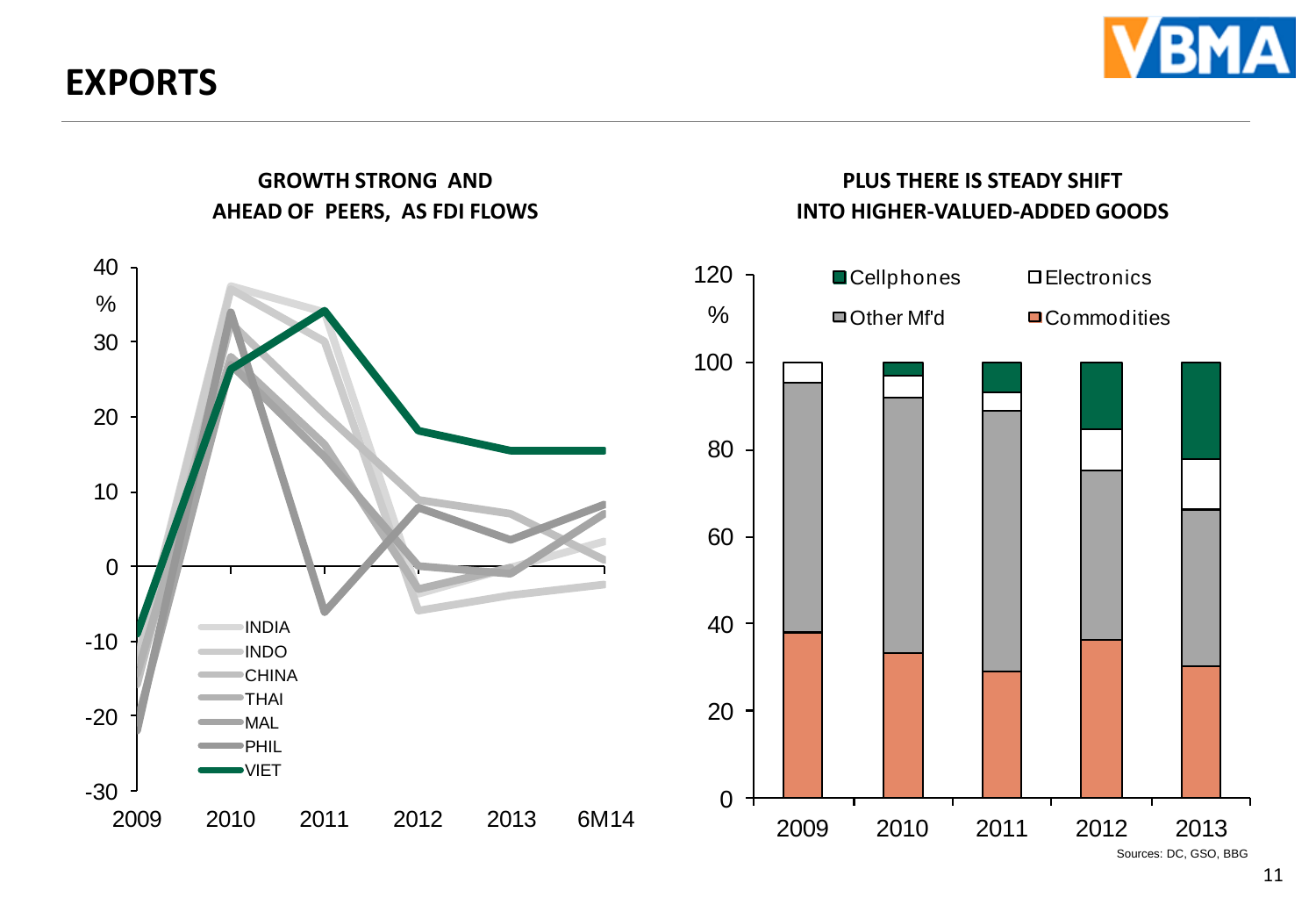#### **EU -VIETNAM PARTNERSHIP**

- Likely to be finalized by late 2014
- Vietnam's exports to EU have more than doubled since 2010
- EU is now Vietnam's No. 1 export market at \$24.7bn in 2013
- Despite tariffs averaging 11% on textiles, seafood, footwear, garments



#### **EXPORTS AND TRADE SURPLUS WITH EU, 2008-13**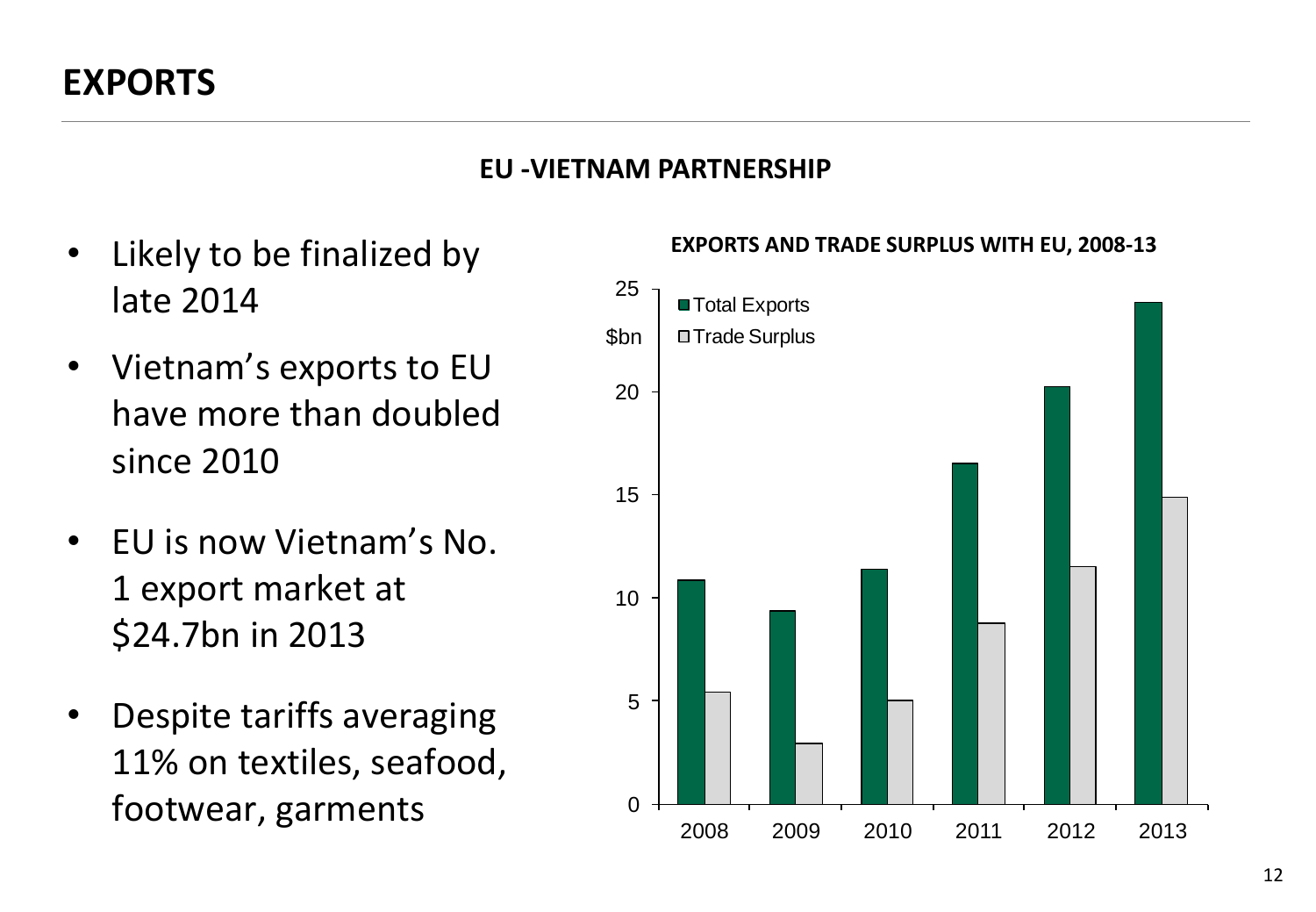#### **TRANS-PACIFIC PARTNERSHIP**

#### **US-CREATED FREE TRADE BLOC WITH 30% OF GLOBAL EXPORTS**

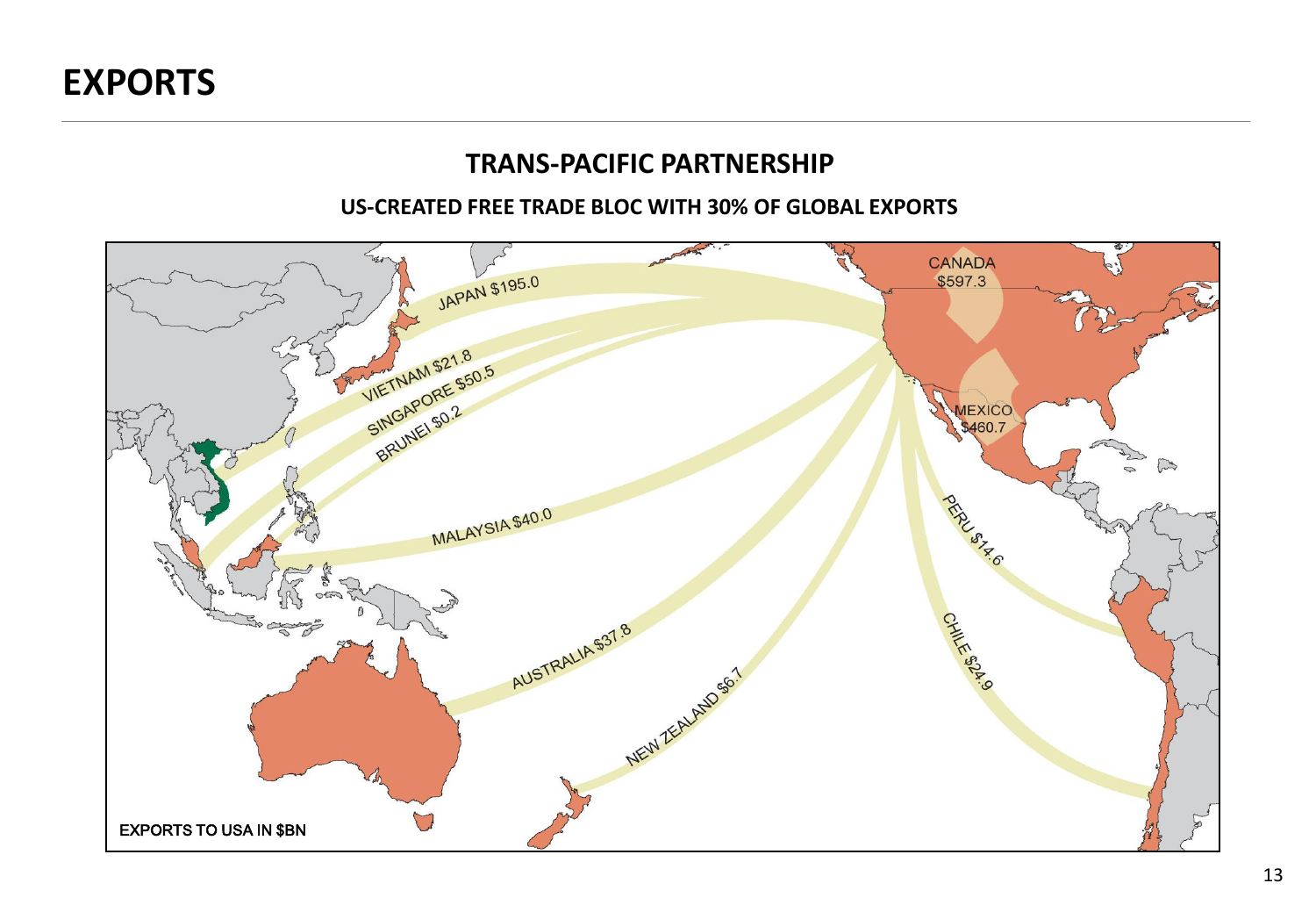

- Banks' problem moribund new lending rather than insolvency
- That reflects sluggish domestic economy / high rates not NPLs
- NPLs have fallen quickly, from 18% in 2012 to ca 13% now
- CB has tolerated "amortization" of NPLs via recovering economy
- Meanwhile property market has bottomed, and turned up in places
- Proper accounting practice will be applied on NPLs
- Bank profits will drag in 2014-15, while underlying health improves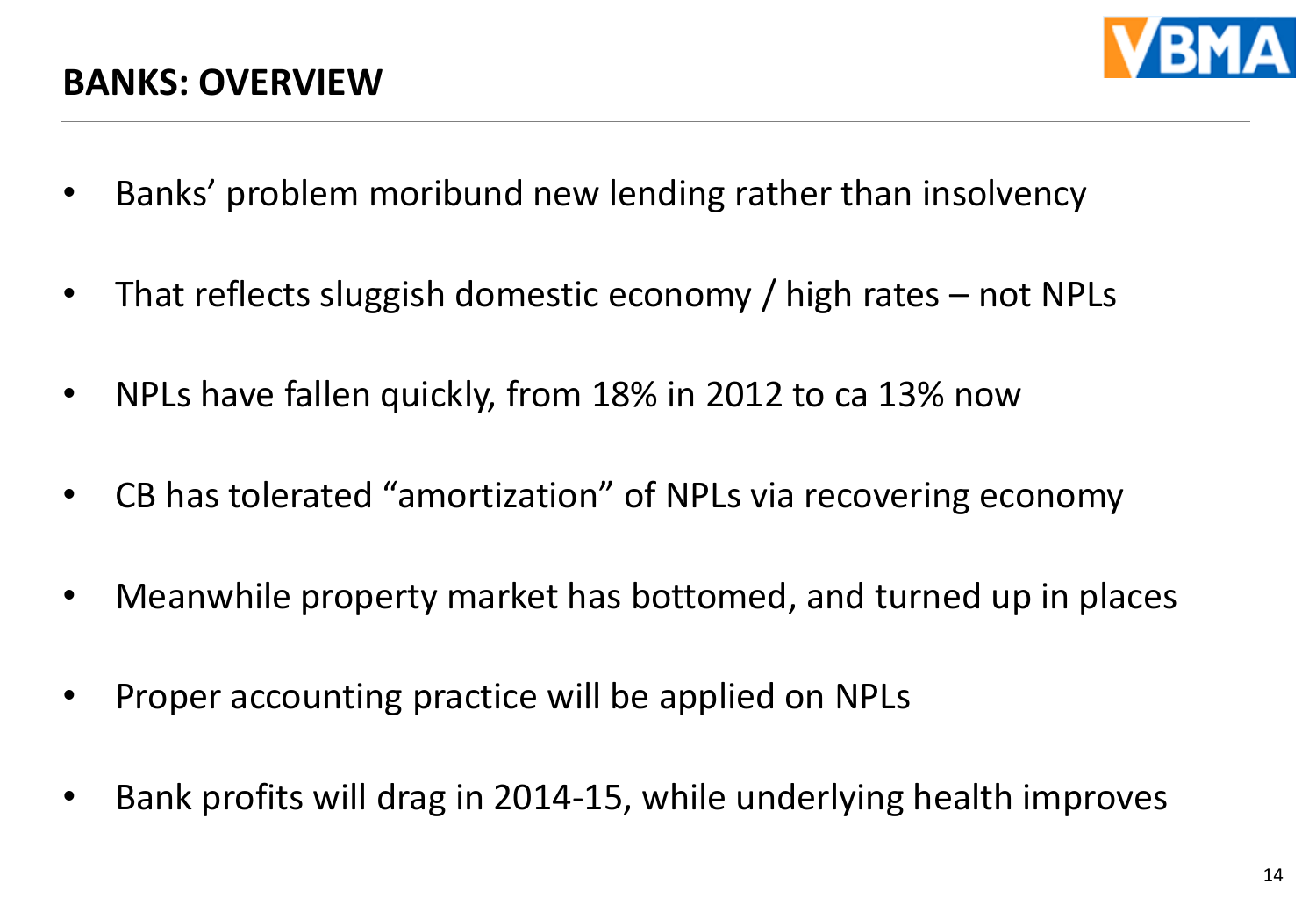# **BANKS: INSOLVENCY RISK A NON-ISSUE**





Sources: DC, IMF, SBV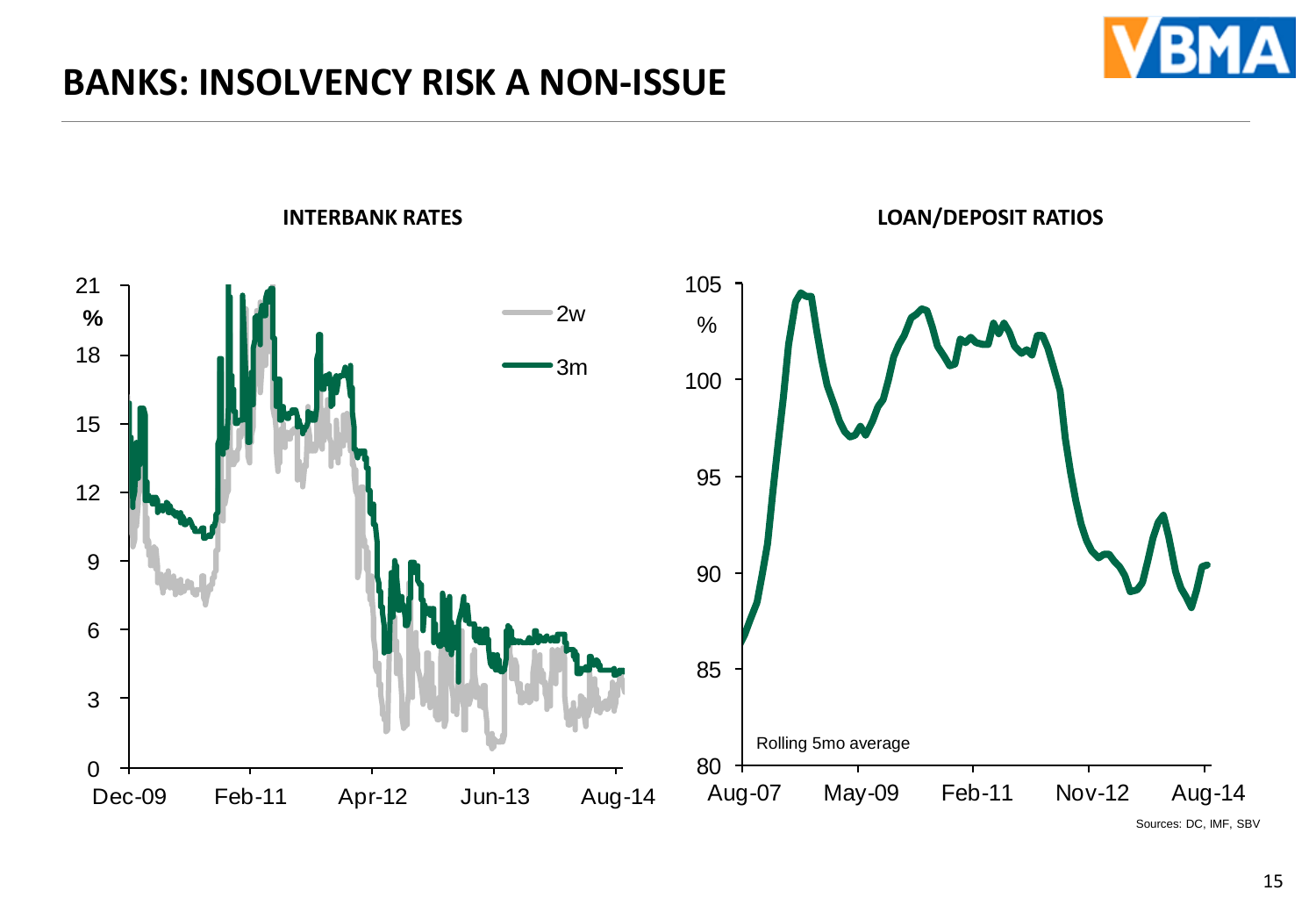## **BANKS: PROPERTY SECTOR ON THE MEND**







Sources: DC, CBRE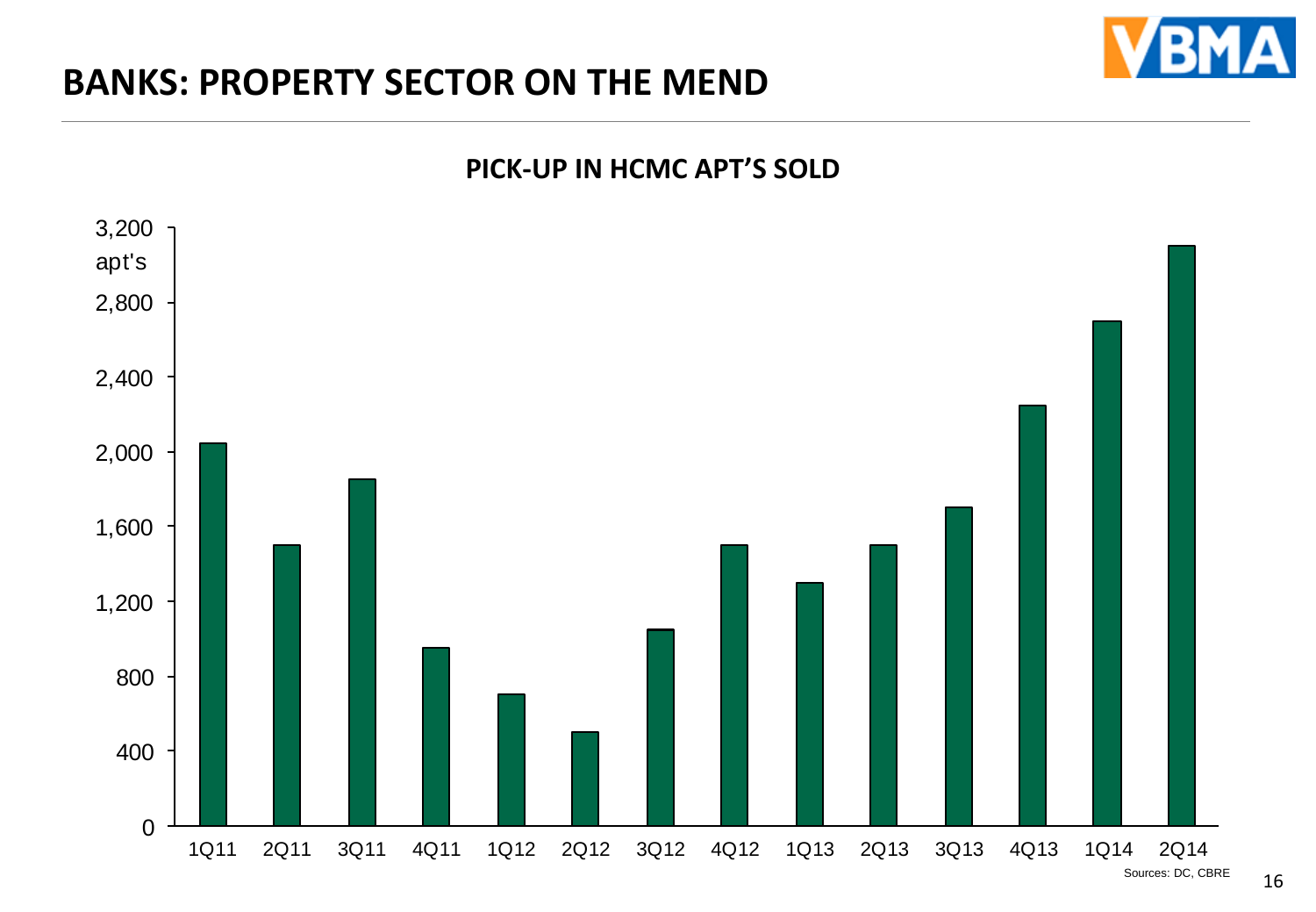# **SOE'S: CONTAINMENT NOW, PRIVATIZATION NEXT**

- SOEs have been rolled back after nearly blowing up the economy
- Most have been turned into limited-liability companies
- Top exec's have been investigated, jailed, placed under house arrest
- Non-core assets are being divested
- Funding has been cut and must be secured at top commercial rates
- Now privatization impends, with important deals already under way



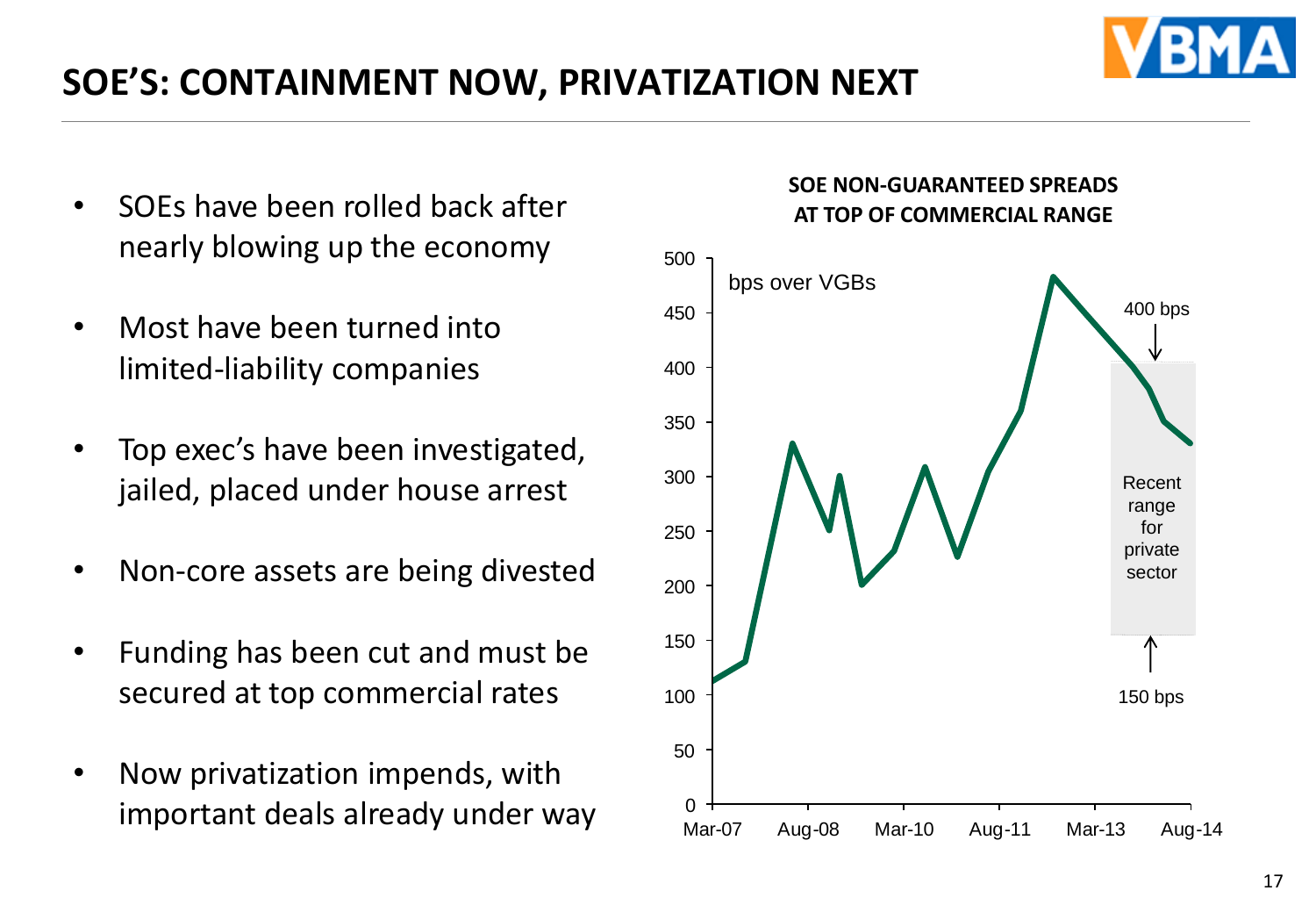

#### **GROWTH WITH STABILITY**

|                        | unit          | 2012   | 2013   | 2014F  | 2015F  |
|------------------------|---------------|--------|--------|--------|--------|
| <b>Real GDP Growth</b> | $\frac{0}{0}$ | 5.3    | 5.4    | 5.7    | 6.0    |
| <b>Nominal GDP</b>     | US\$bn        | 155.8  | 172.1  | 190.0  | 211.5  |
| <b>CPI</b>             | $\frac{0}{0}$ | 6.8    | 6.0    | 4.7    | 5.0    |
| Exports (cif)          | US\$bn        | 114.6  | 132.1  | 154.3  | 180.6  |
| <b>Export Growth</b>   | $\frac{0}{0}$ | 18.2   | 15.4   | 16.8   | 20.0   |
| Imports (cif)          | US\$bn        | 113.8  | 132.1  | 152.6  | 180.1  |
| <b>Import Growth</b>   | $\frac{0}{0}$ | 6.6    | 16.1   | 15.5   | 18.0   |
| Trade Balance (cif)    | US\$bn        | 0.8    | 0.0    | 1.7    | 0.5    |
| <b>FX Reserve</b>      | US\$bn        | 26.5   | 32.1   | 40.5   | 50.5   |
| <b>FDI Disbursed</b>   | US\$bn        | 10.5   | 11.5   | 12.5   | 13.0   |
| USDVND (interbank)     | 1             | 20,850 | 21,115 | 21,350 | 21,350 |

Sources: DC, IMF, GSO, WB, SBV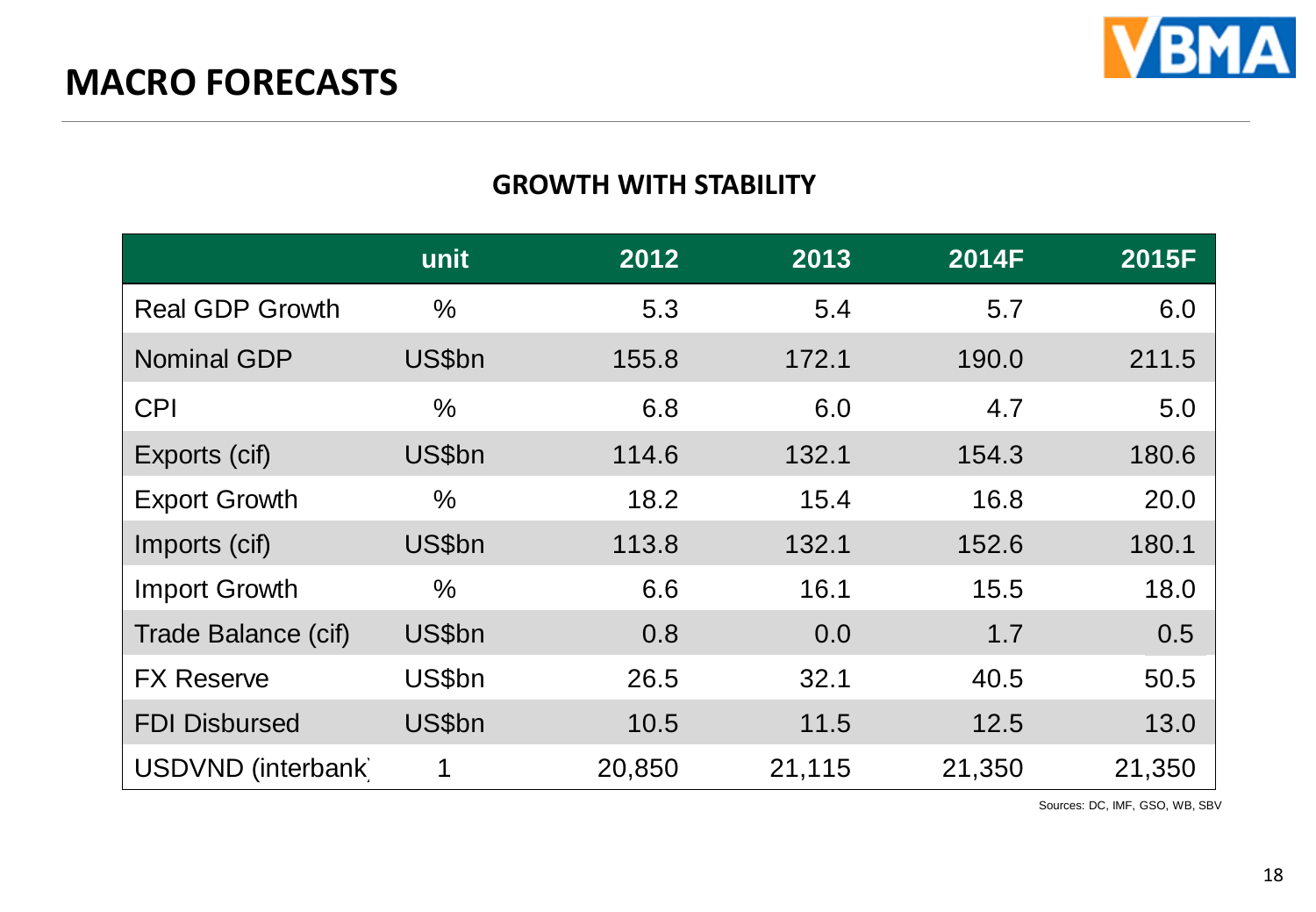

# **SECURITIES MARKET**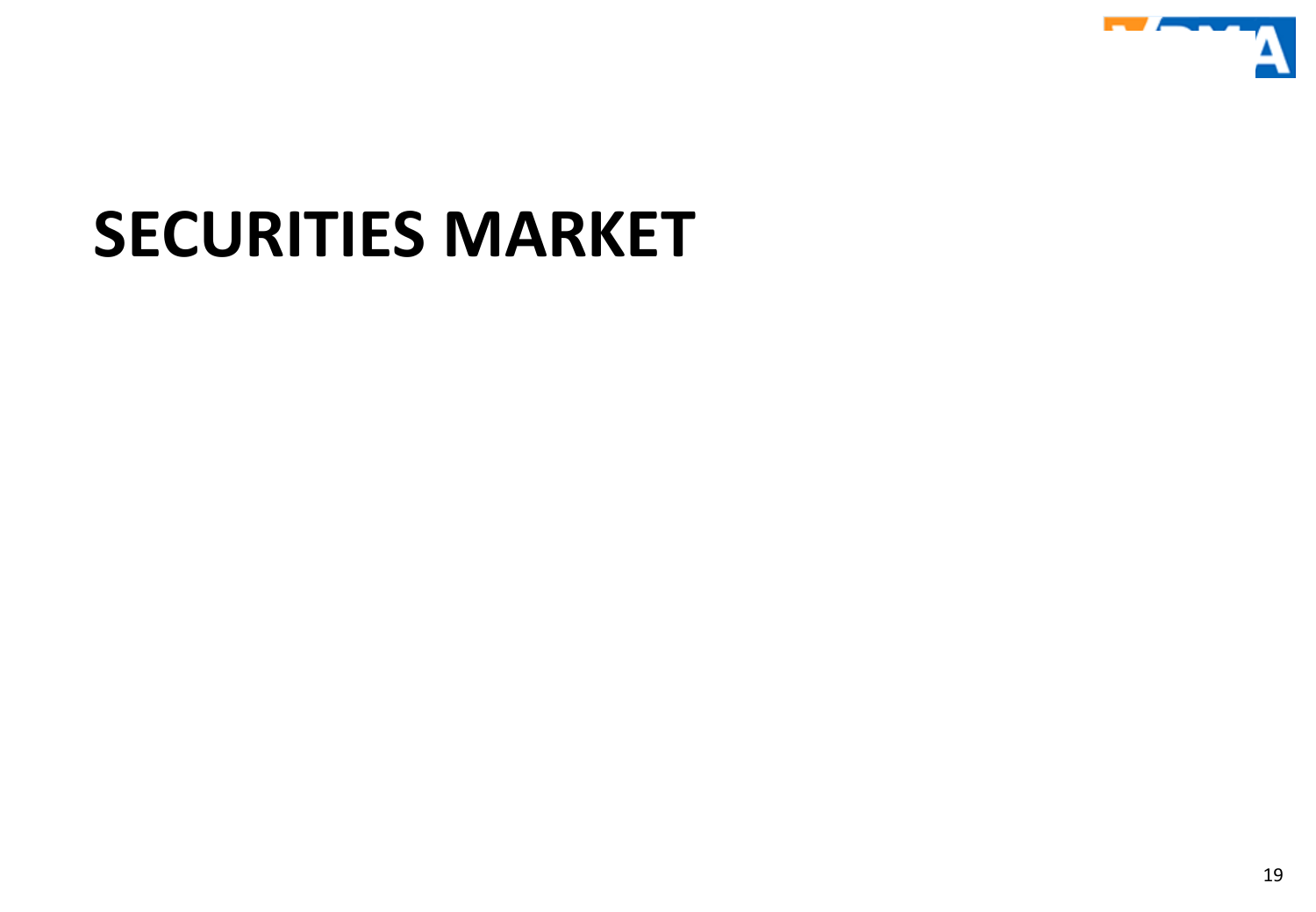

- The equity market is up 20% YTD.
- With daily turnover is double to VND3,000 billion/day (USD140 million/day)
- Valuations no longer absurdly low but they still hold own with peers
- SoEs privatization is under way, slow in this year, but in firm steps.
- Retail clients' trading accounts for 90% of total turnover.
- Slight foreign inflow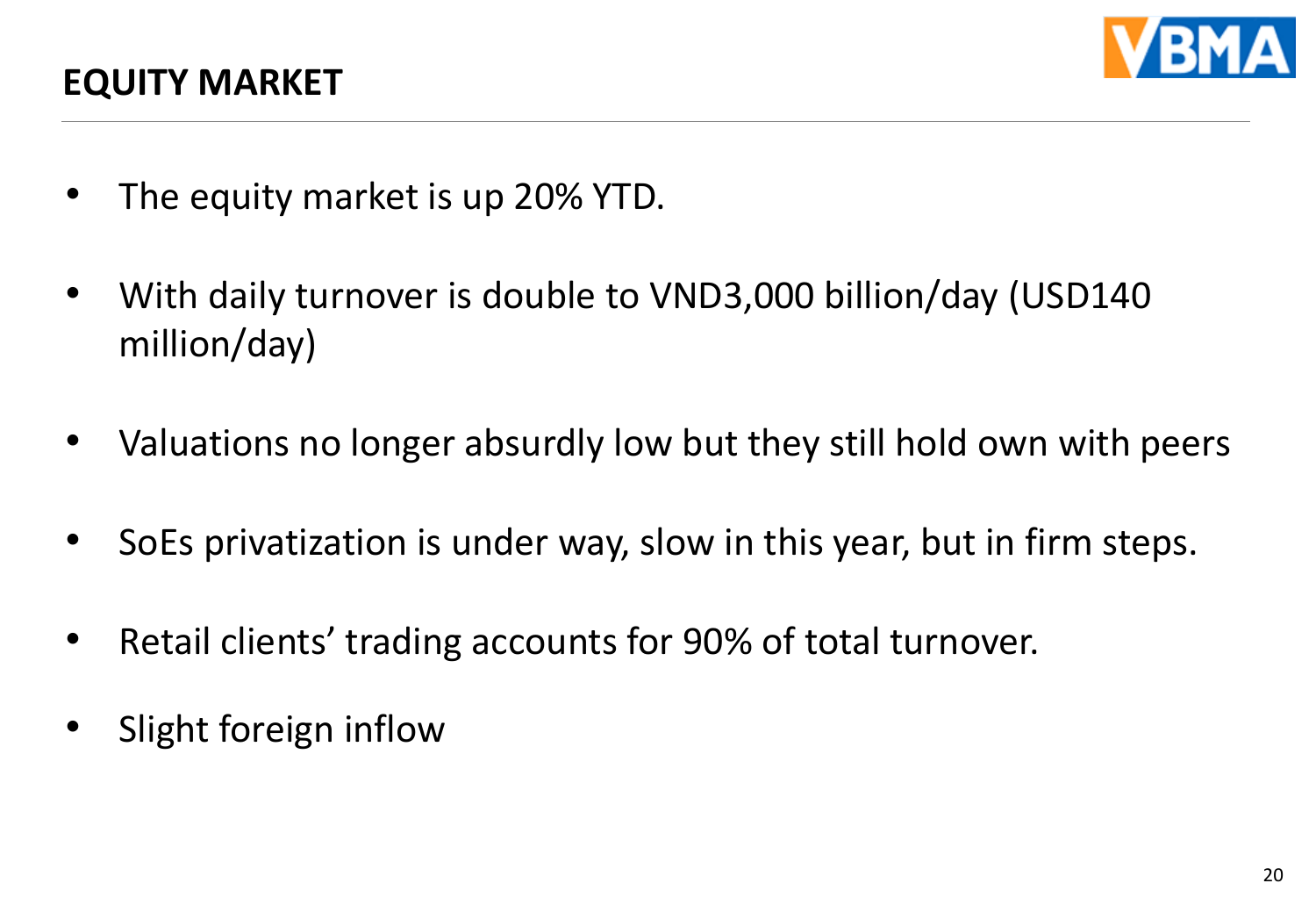**MARKET 2006 -14**



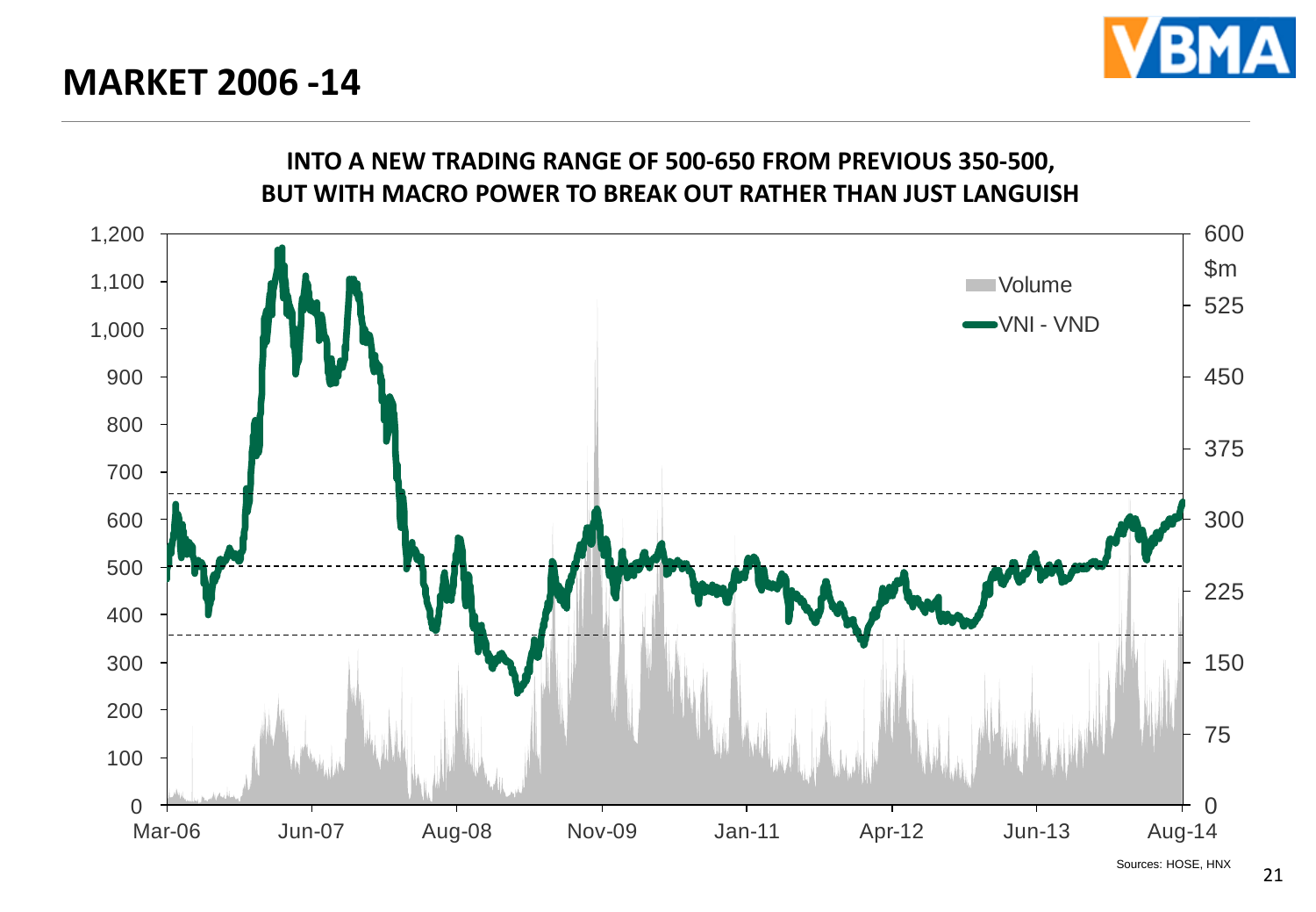

| <b>TOP 50</b>   |
|-----------------|
| <b>RATINGS:</b> |
| <b>ALL-IN</b>   |

| 31 Aug - VNI 637   | unit          | 2013 | 2014F | 2015F |
|--------------------|---------------|------|-------|-------|
| <b>P/E Ratio</b>   | X             | 15.4 | 14.7  | 12.9  |
| <b>EPS Growth</b>  | $\frac{0}{0}$ | 19.1 | 4.0   | 14.5  |
| <b>NPAT Growth</b> | $\frac{0}{0}$ | 22.6 | 5.2   | 147   |
| <b>PEG</b>         | X             | 0.81 | 3.65  | 0.89  |

|                                                        | 31 Aug - VNI 637   | unit | 2013 | <b>2014F</b> | 2015F |
|--------------------------------------------------------|--------------------|------|------|--------------|-------|
| <b>TOP 50</b><br><b>RATINGS:</b><br><b>EX-PROPERTY</b> | <b>P/E Ratio</b>   | X    | 15.7 | 14.2         | 12.4  |
|                                                        | <b>EPS Growth</b>  | $\%$ | 6.9  | 8.3          | 15.3  |
|                                                        | <b>NPAT Growth</b> | $\%$ | 10.0 | 9.8          | 15.5  |
|                                                        | <b>PEG</b>         | X    | 2.27 | 1 71         | 0.81  |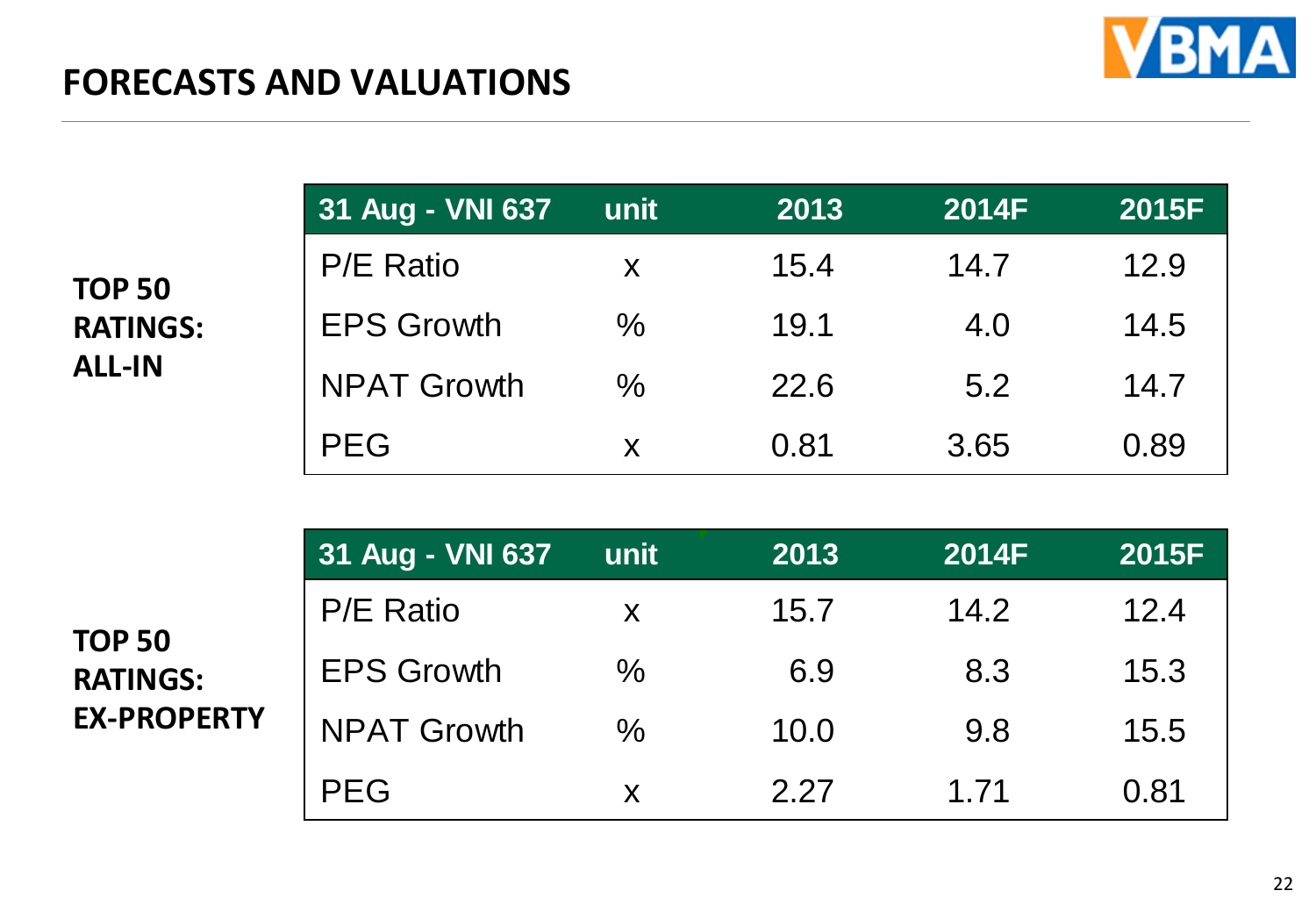## **COMPARATIVE VALUATIONS: MARKETS**





Source: DC for Vietnam, CLSA all others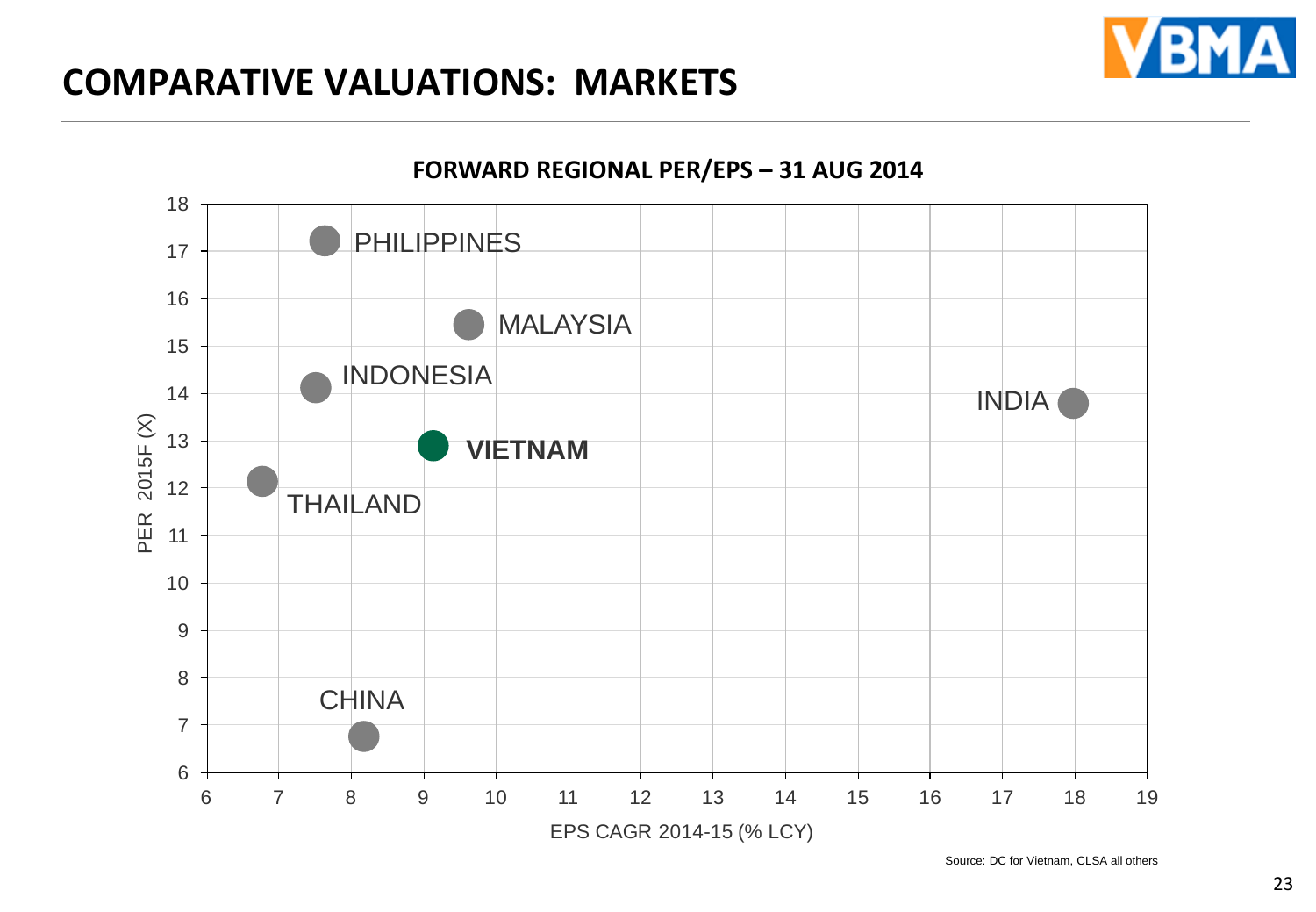

# **COMPARATIVE VALUATIONS: MARKETS EX TOP 5**

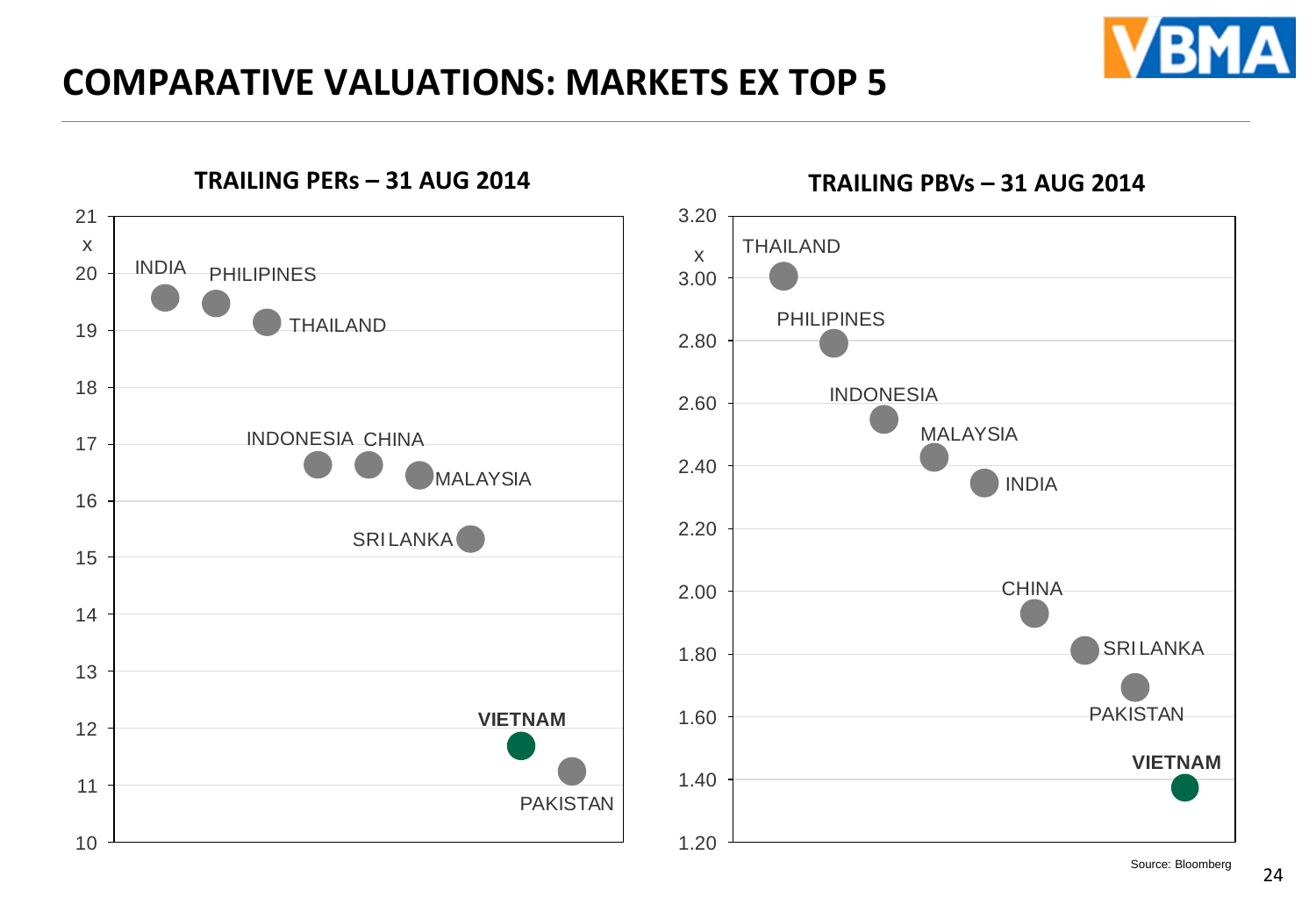

#### **PROPERTY: LOW LISTED PBVs AS PROXY FOR THE INDUSTRY**



**BANK DEPOSITS: BARELY ABOVE INFLATION**





#### **GOLD: AUCTION DEMAND GOES TO ZERO**



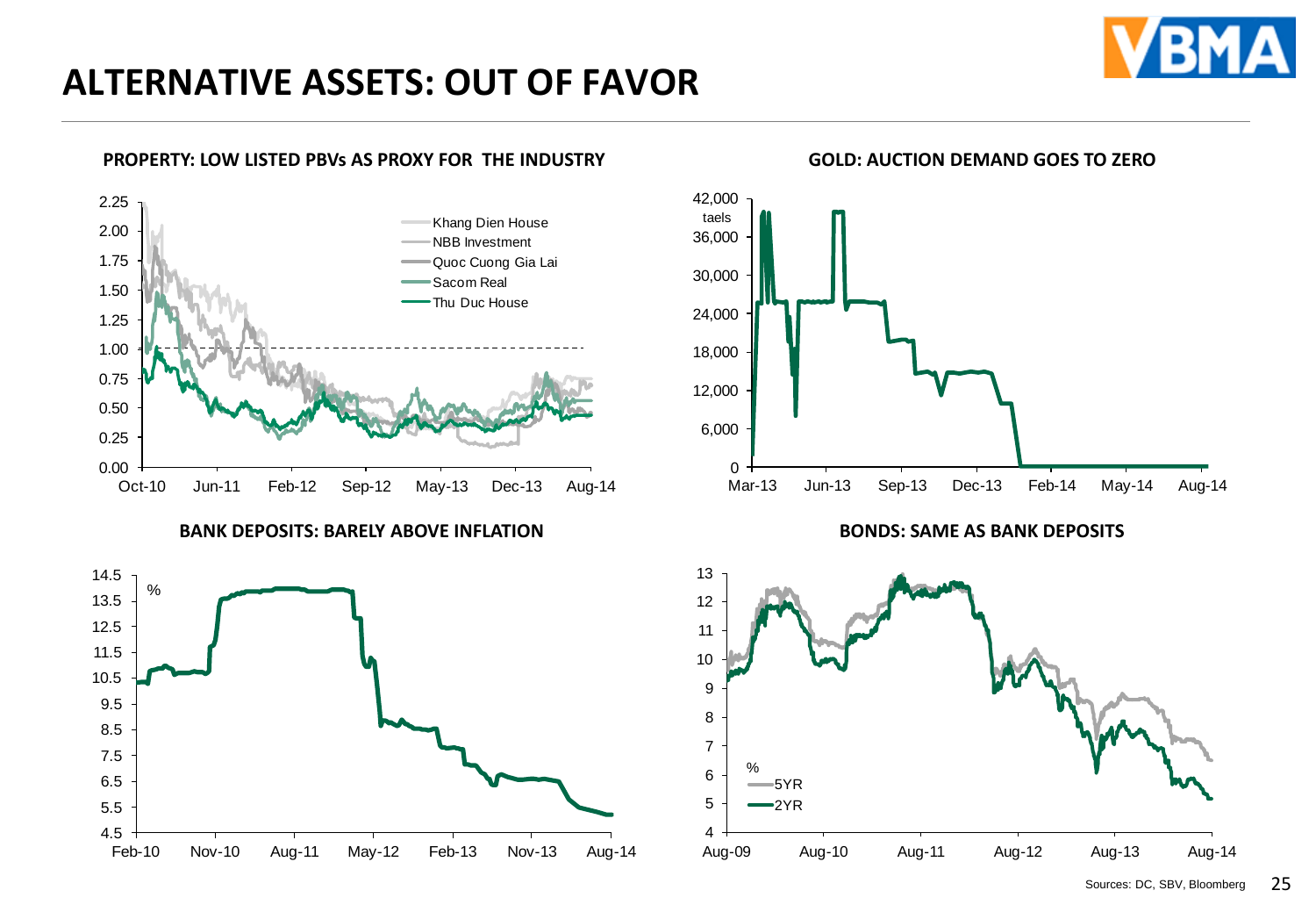

# **EQUITY MARKET DEVELOPMENT**

- Hochiminh Stock Exchange (HSX) and Hanoi Stock Exchange (HNX) are to merge in 2015 or 2016.
- First ETFs tracking equity indexes are traded
- Intraday trading is to be allowed in 2015
- New infrastructure for securities trading, clearing, and settlement are prepared for derivatives market.
- Stock index futures and bond futures are to be traded in 1H2016.
- Government is also mulling plans to force OTC companies to list
- And SoE privatization is already getting underway, slowly but surely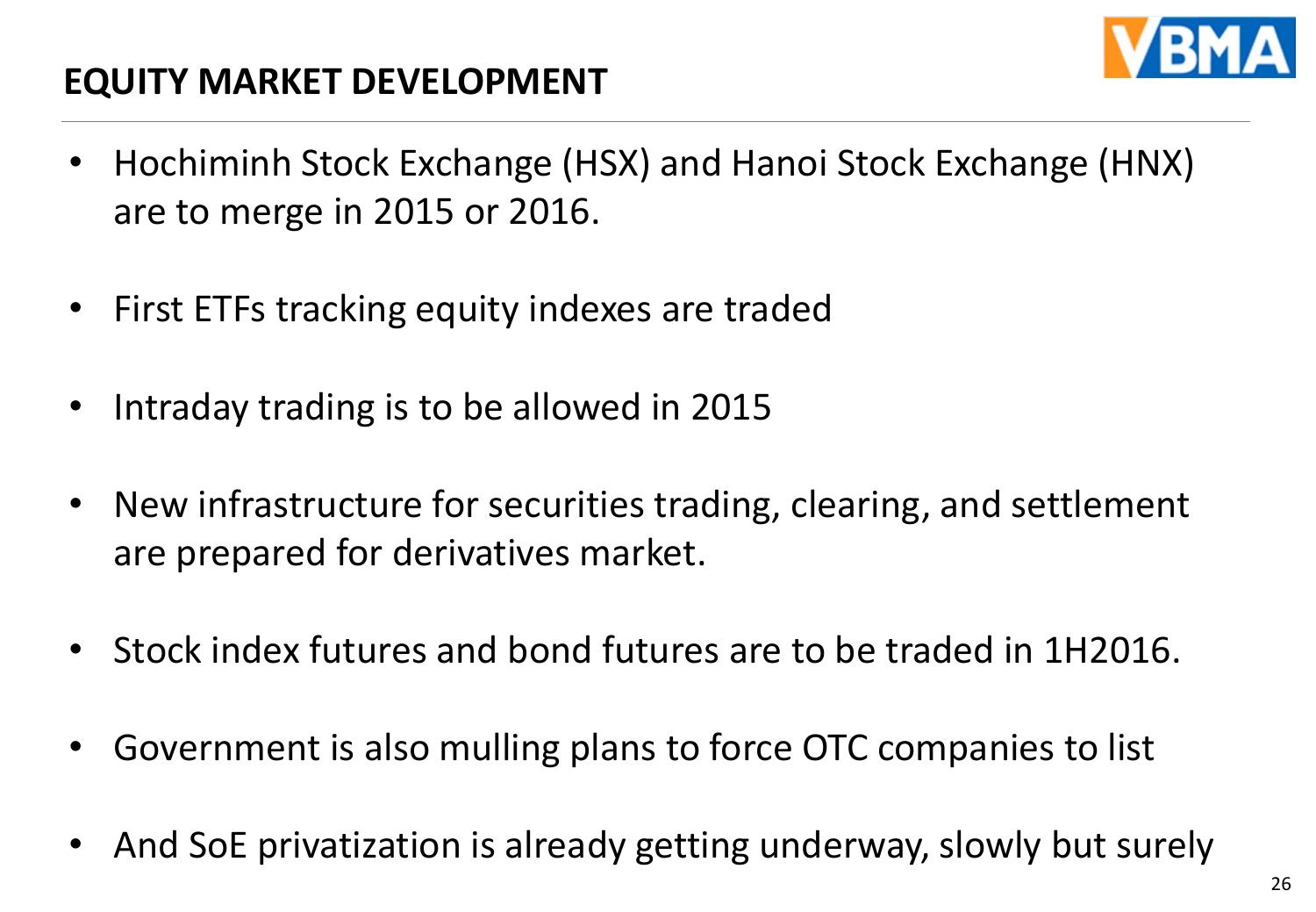## **PRIVATIZATION**





#### **SCHEDULED 20 SEP 2014**

Monopoly airport services in Saigon: dutyfree shops, restaurants, lounges, taxis, etc.

Revenue: \$95m

NPAT: \$6m

25% of shares in IPO



#### **EXPECTED SEP/OCT 2014**

20% of country's textile exports, revenues \$2.5bn

First attempt in Jul was unsuccessful, second attempt due in Sep

Confusing accounts hide very significant value in subsidiaries, land bank

49% of shares in IPO

ACV **AIRPORTS** 

**CORPORATION OF VIETNAM** 

#### **EXPECTED IP0 4Q14**

Monopoly on airport services nationally

Issue primed by listing of subsidiary SASCO

22 facilities in operation

Revenue: \$400m

Profit before tax: \$64m

25% of shares in IPO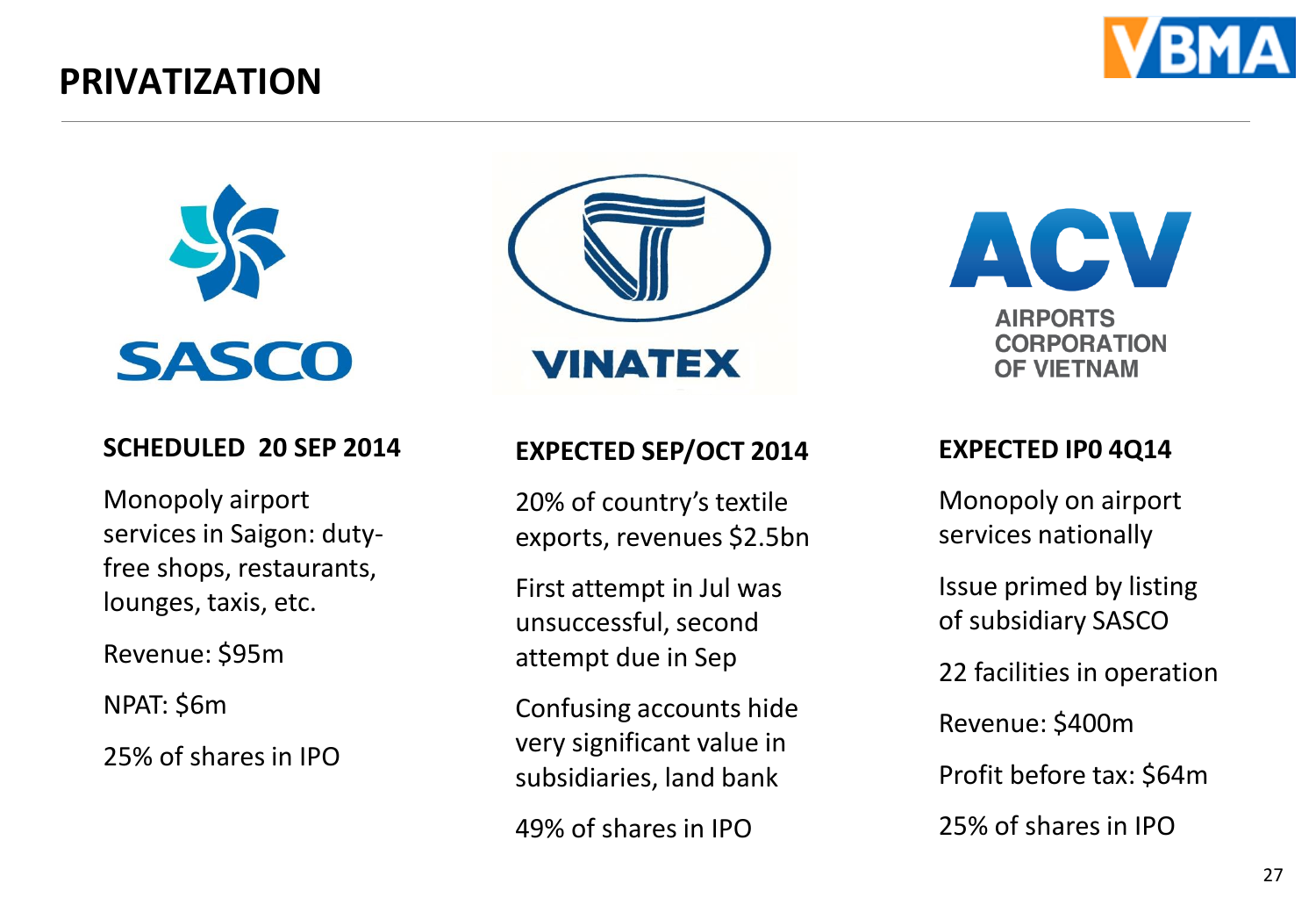# **PRIVATIZATION**





#### **EXPECTED IP0 2014**

114,000 flights

15m passengers

80% occupancy

May face valuation challenges

Revenue: \$3.4bn

PBT: \$25m

Charter capital: \$426m

25% shares in IPO



#### **EXPECTED IPO 2014-15**

Dung Quat Refinery

Finance capacity expansion: 6.5m to 10.0m MT, and Euro II to Euro IV

Revenue: \$7.1b

NPAT: \$150m

Charter capital: \$905m

49% of shares in IPO

mobi mọi lúc - mọi nơi

#### **EXPECTED IPO 2015**

32% market share

No 2 of three carriers

Allowed to drop involvement in expensive Gov't satellite program

Allowed to drop merger with Vinafone, No 3 carrier

Revenue: \$2bn

PBT: \$290m

Charter capital: \$500m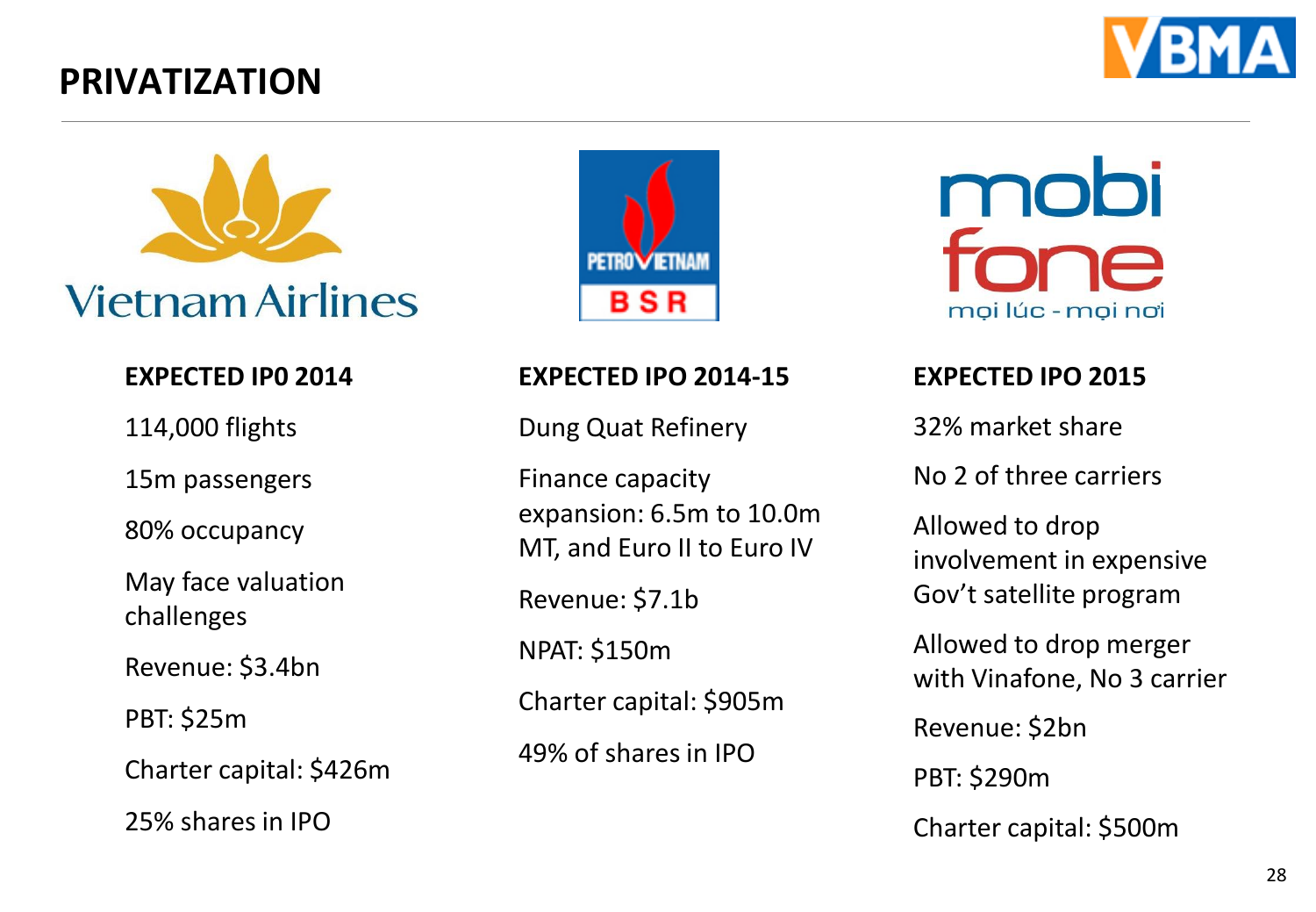

### **BOND MARKET**

- Government bond market holds strong growth this year with VND210 trillion (USD10 billion) in new issuances.
- Average daily turnover is double to VND4,200 bil (USD200 mil)
- Bond yields drop sharply, both in the short and long ends of the yield curve. The benchmark 3-year yield reaches 4.2%.
- FX rate is stable. Foreign investors now are back to Vietnam and bought 25% in the new G-bond issuances this year.
- G-bond average duration moved up to 3.2 years from around 2.4 years 1 year ago.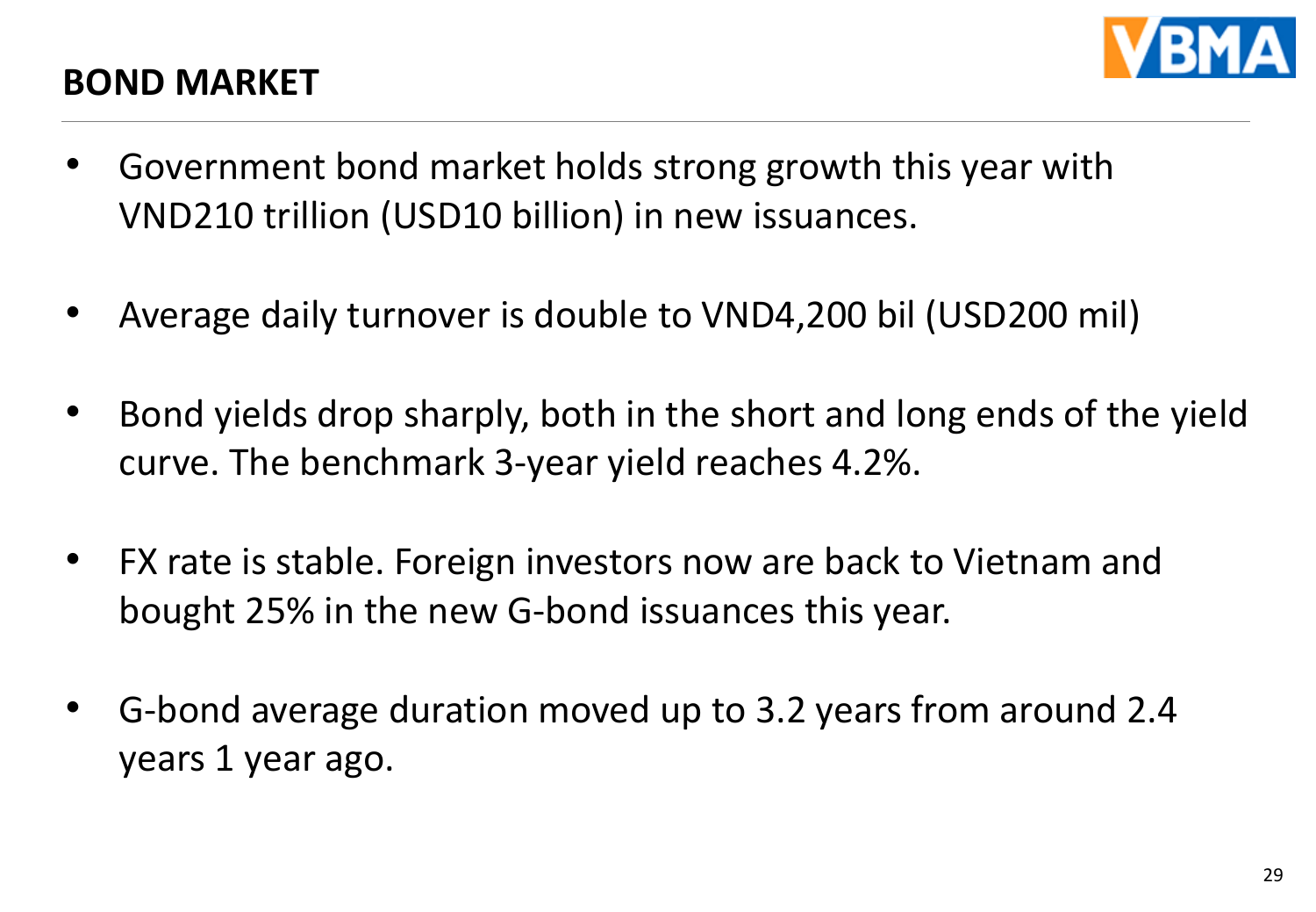

#### **BENCHMARK YIELDS**

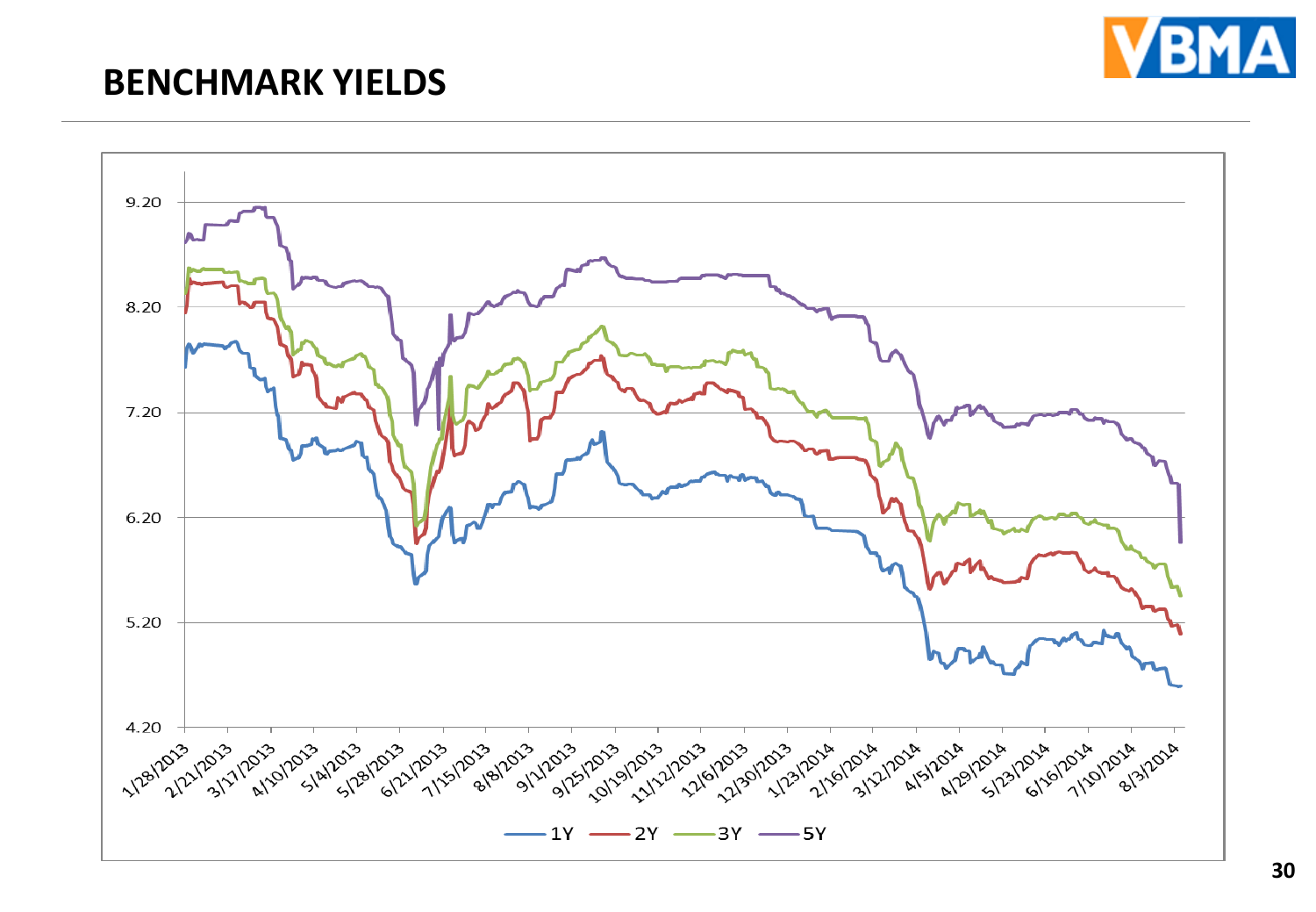

#### **THE YIELD CURVE as of 5 November 2014**

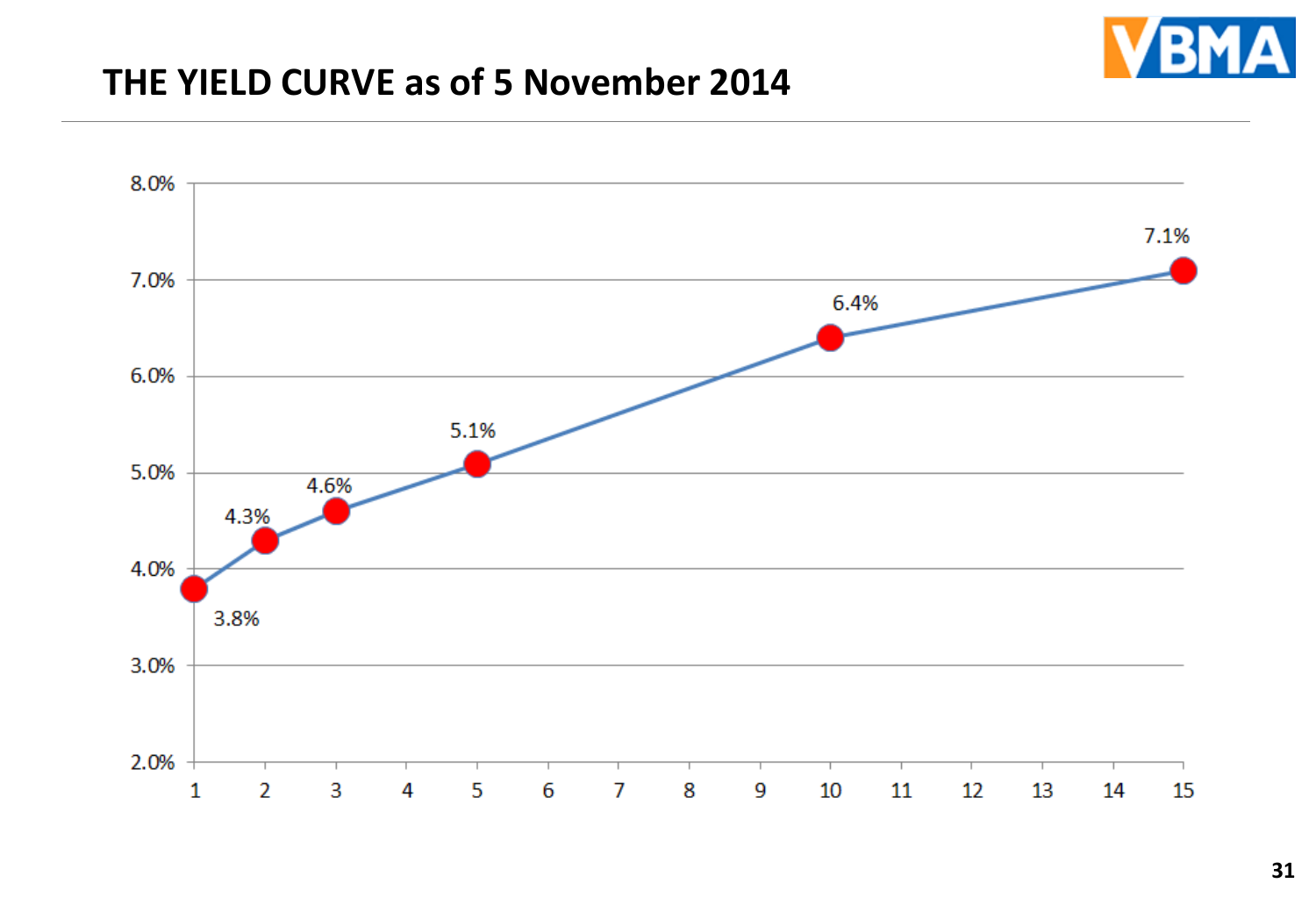# **NEW BOND ISSUANCES (in Trillion VND)**

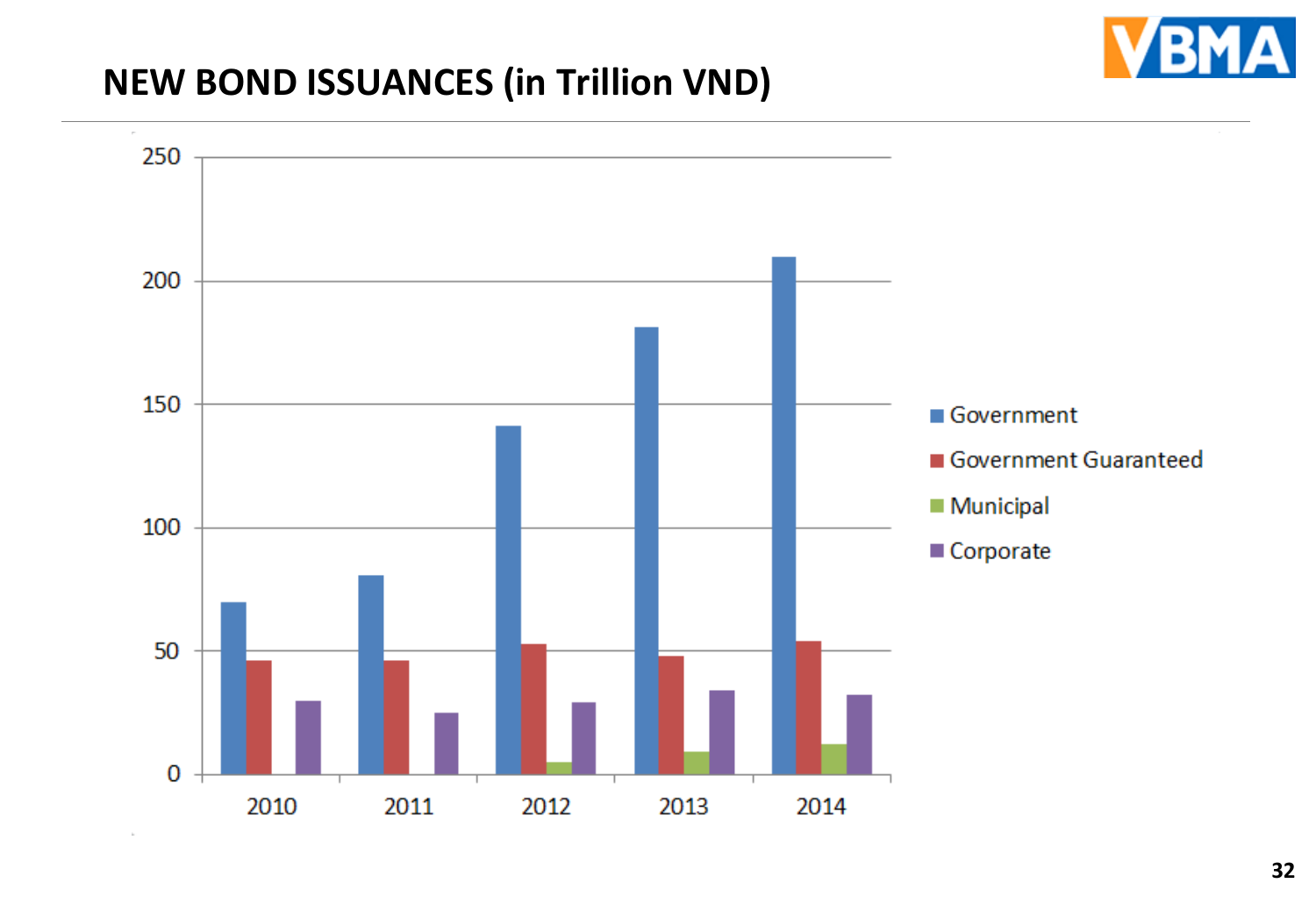

# **BOND MARKET DEVELOPMENT**

- The reopening system starts to work well, helping the number of Gbonds drop sharply to 90 bonds with the average size of USD200m/bond.
- PD system is to be improved. At present 22 PDs actively bid in every bond auctions.
- New bond trading, clearing, and settlement system is prepared. The central bank will be in charge of cash settlement for bond trading.
- G-bond futures are to be traded in 1H2016
- Credit rating companies are prepared to launch in 2016.